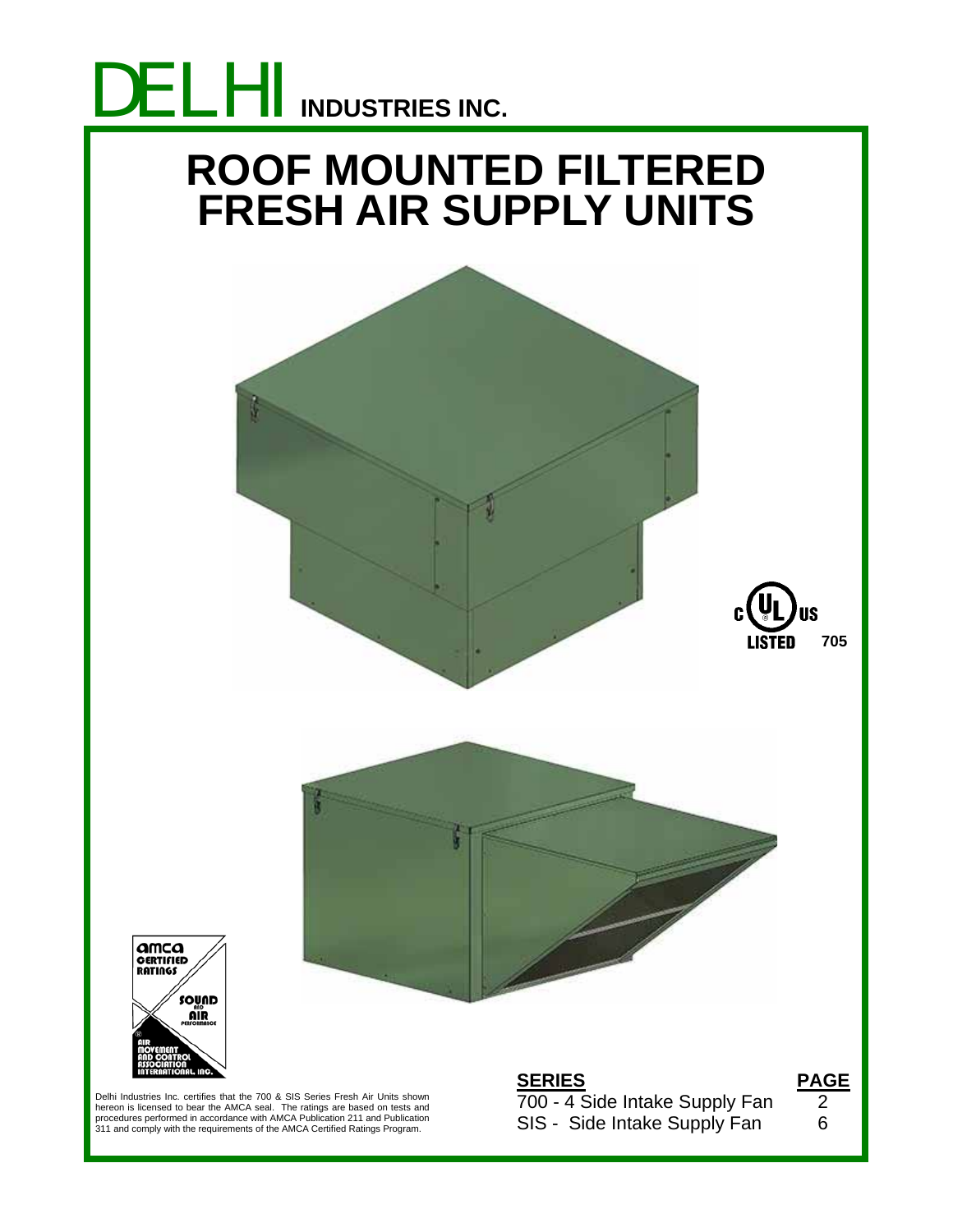## **700 SERIES FILTERED FRESH AIR SUPPLY UNIT**



- A popular line of fresh air units for use in restaurants, schools, high rise apartments, and many other commercial, industrial applications
- Flexible forward curved belt drive blowers operate at low speed and low noise levels
- Blower is rubber mounted for quiet operation
- Four permanent, washable, aluminum filters have large surface area for efficient filtration.
- Outside air flows over the motor to increase motor life
- Heavy duty ball bearings suitable for -65 to +250 deg. F
- Latched top cover provides convenient removability for service access to filters, motor and drive





Delhi Industries Inc. certifies that the 700 Series Fresh Air Unit shown hereon is licensed to bear the AMCA seal. The ratings are based on tests and<br>procedures performed in accordance with AMCA Publication 211 and<br>Publication 311 and comply with the requirements of the AMCA Certified Ratings Program.

- Top insulated with 1/2" fiberglass flexible duct liner
- Green weather resistant, enamel paint finish on galvanized steel
- Adaptable to heating or cooling coils for applications requiring tempered air
- Motor mounting hardware supplied with all units



**TOP VIEW WITH COVER REMOVED SHOWING FILTERS AND BLOWER**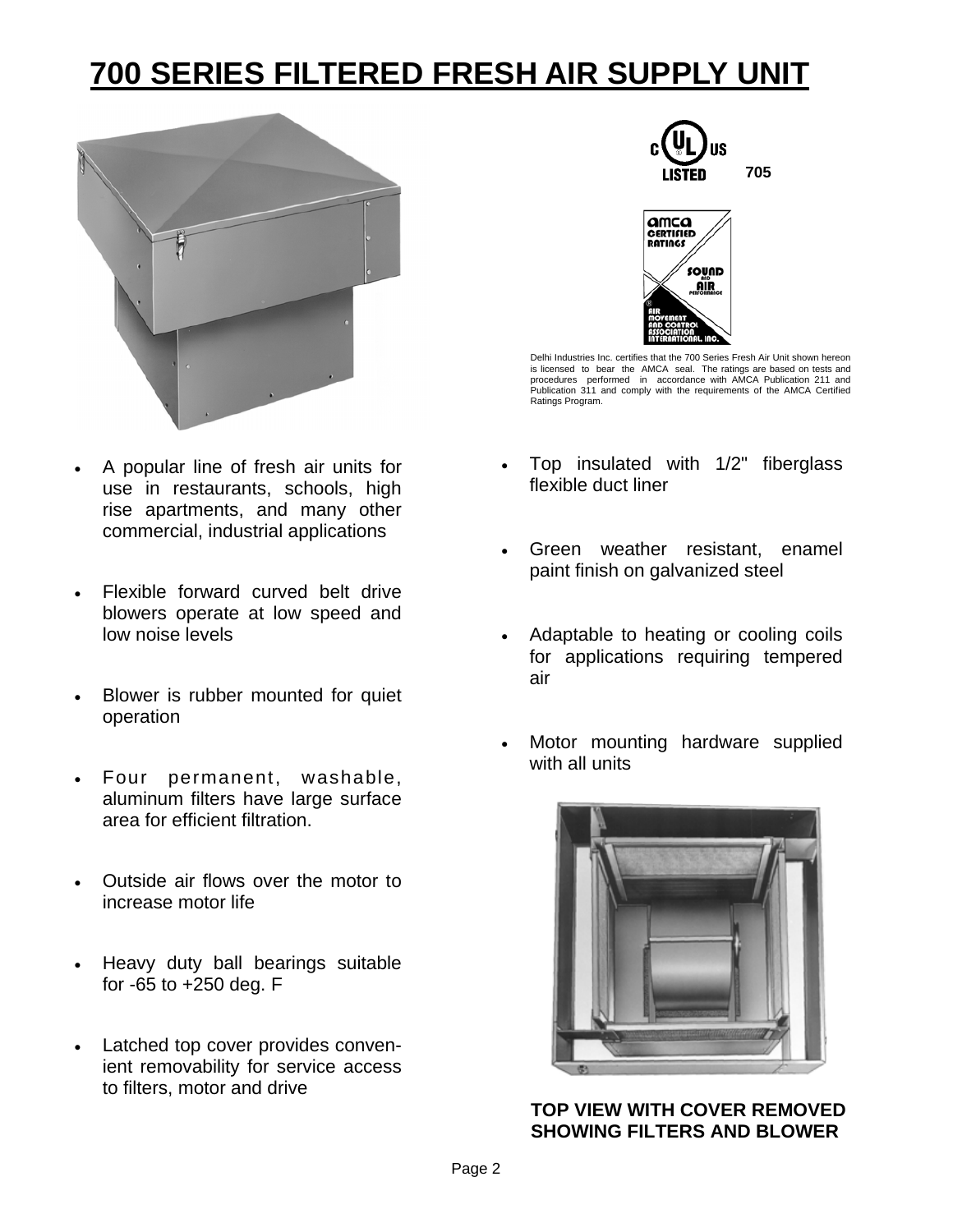#### **700 SERIES DIMENSIONS**

|              | C<br><b>DIMENSIONS</b> (inches) | $\pmb{\mathsf{B}}$<br>5/16" HOLES FOR<br><b>FASTENING TO CURB</b> |             | В,          | J<br>2"     |             |             |             | Ą          | А<br><b>BOTTOM VIEW</b>                                                               | H<br>NOTE: WT. SHOWN IS LESS MOTOR AND DRIVE | G                  |
|--------------|---------------------------------|-------------------------------------------------------------------|-------------|-------------|-------------|-------------|-------------|-------------|------------|---------------------------------------------------------------------------------------|----------------------------------------------|--------------------|
| <b>MODEL</b> | A                               | В                                                                 | $\mathsf C$ | D           | $\mathsf E$ | $\mathsf F$ | G           | H           | J          | <b>FILTERS</b>                                                                        | * INSIDE<br><b>CABINET</b>                   | UNIT WT.<br>(LBS.) |
| 709          | $24 - 3/8$                      | $32 - 3/8$                                                        | $24 - 3/8$  | $10 - 1/4$  | 11-13/16    | $6 - 9/32$  | $7 - 1/16$  | $7 - 1/16$  | $10 - 1/4$ | 4-10x20                                                                               | 24x24                                        | 84                 |
| 710          | $28 - 3/8$                      | $38 - 1/2$                                                        | $28 - 1/4$  | $11 - 3/8$  | $13 - 1/8$  | $7 - 5/8$   | $8 - 1/2$   | $8 - 1/2$   | $12 - 1/4$ | 4-12x24                                                                               | 28x28                                        | 108                |
| 712          | $32 - 3/8$                      | $42 - 5/8$                                                        | $31 - 3/8$  | $13 - 7/16$ | $15 - 5/8$  | $8 - 3/8$   | $9 - 15/32$ | $9 - 15/32$ | $16 - 1/2$ | 4x16x25                                                                               | 32x32                                        | 150                |
| 715          | $32 - 3/8$                      | $42 - 5/8$                                                        | $31 - 3/8$  | $15 - 7/8$  | $18 - 5/8$  | $6 - 7/8$   | $6 - 1/4$   | $10 - 1/4$  | $16 - 1/2$ | 4x16x25                                                                               | 32x32                                        | 155                |
| 718          | $36 - 3/8$                      | 48-5/16                                                           | $37 - 1/4$  | $18 - 7/8$  | $21 - 7/8$  | $7 - 1/4$   | 6           | $11 - 1/2$  | $20 - 3/4$ | 4-20x28-1/2                                                                           | 36x36                                        | 245                |
|              |                                 |                                                                   |             |             |             |             |             |             |            | * CURB SIZE TO BE SMALLER THAN INSIDE CABINET SIZE TO ALLOW FOR FLASHING AND ROOFING. |                                              |                    |

#### **FOR HORIZONTAL APPLICATIONS**

Use 9200 Series Duct Blower with matching "H" Series Intake Hood





See Cat. #SS-31<br>"Forward Curved Inline Duct Blowers"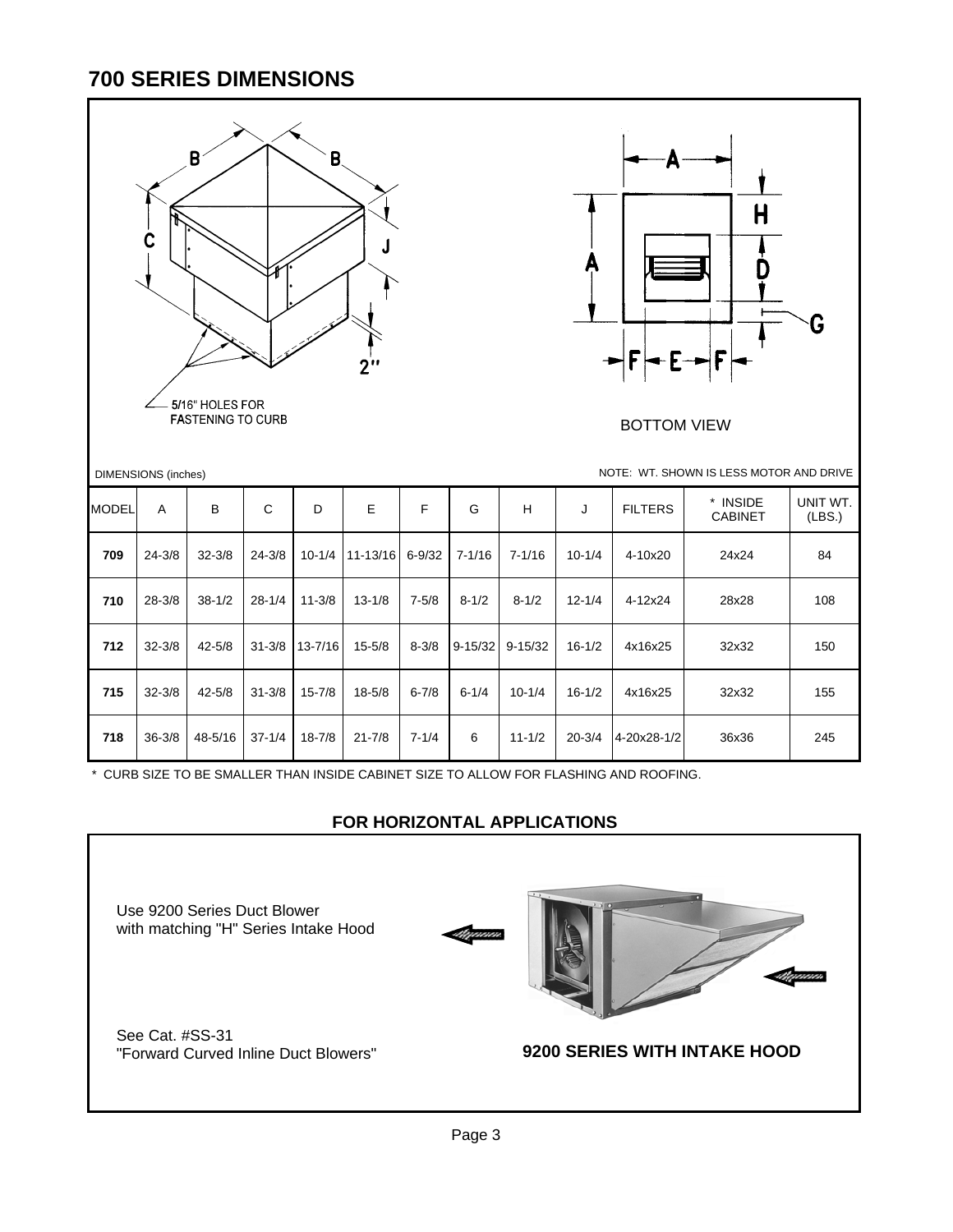

Delhi Industries Inc. certifies that the 700 Series Fresh Air Unit shown hereon is<br>licensed to bear the AMCA seal. The ratings are based on tests and procedures<br>performed in accordance with AMCA Publication 211 and Publica

### **700 SERIES PERFORMANCE DATA**

|      |                 | 709        |            |            |               |            | 1-1/2 HP MAXIMUM |            |            |      | TIP SPEED  |            |            | $= 2.65 \times$ RPM |               |      |               |            |           |     |     |    | SOUND POWER re 10 -12 WATTS |    |    |    |    |      |
|------|-----------------|------------|------------|------------|---------------|------------|------------------|------------|------------|------|------------|------------|------------|---------------------|---------------|------|---------------|------------|-----------|-----|-----|----|-----------------------------|----|----|----|----|------|
|      | Model           |            |            |            |               | 3/4" SHAFT |                  |            |            |      | WHEEL DIA. |            | $= 10.13"$ |                     |               |      |               |            |           |     |     |    | <b>OCTAVE BANDS</b>         |    |    |    |    |      |
|      | <b>OUTLET</b>   |            |            |            |               |            |                  |            |            |      |            |            |            |                     |               |      |               |            |           |     |     |    |                             |    |    |    |    |      |
|      | <b>VELOCITY</b> |            | $1/8"$ SP  |            | 1/4" SP       |            | $1/2"$ SP        | $3/4"$ SP  |            |      | -SP        | $1 - 1/2"$ | <b>SP</b>  |                     | $2"$ SP       |      | 2-1/2" SP     | <b>RPM</b> | <b>SP</b> |     |     | 3  |                             |    | 6  |    | 8  | LwoA |
| CFM  | <b>FPM</b>      | <b>RPM</b> | <b>BHP</b> | <b>RPM</b> | <b>BHP</b>    | <b>RPM</b> | <b>BHP</b>       | <b>RPM</b> | <b>BHP</b> | RPM  | <b>BHP</b> | <b>RPM</b> | <b>BHP</b> | RPM                 | <b>BHP</b>    | RPM  | <b>BHP</b>    |            |           |     |     |    |                             |    |    |    |    |      |
| 400  | 475             | 397        | 0.02       | 562        | 0.03          | 781        | 0.07             | 944        | 0.10       | 1079 | 0.14       | 1305       | 0.23       | 1494                | 0.32          | 1661 | 0.41          | 600        | 0.25      | 91  | 79  | 65 | 62                          | 57 | 56 | 52 | 50 | 68   |
| 600  | 713             | 419        | 0.03       | 563        | 0.05          | 795        | 0.10             | 969        | 0.15       | 1109 | 0.20       | 1340       | 0.31       | 1532                | 0.43          | 1701 | 0.55          | 700        | 0.25      | 96  | 87  | 72 | 67                          | 64 | 62 | 61 | 58 | 75   |
| 800  | 951             | 462        | 0.05       | 585        | 0.07          | 793        | 0.13             | 972        | 0.19       | 1124 | 0.26       | 1366       | 0.40       | 1562                | 0.54          | 1734 | 0.69          | 800        | 0.25      | 101 | 93  | 77 | 70                          | 68 | 66 | 66 | 61 | 81   |
| 1000 | 1189            | 518        | 0.09       | 621        | 0.1           | 810        | 0.18             | 973        | 0.24       | 1118 | 0.31       | 1377       | 0.48       | 1584                | 0.65          | 1759 | 0.83          |            | 0.50      | 99  | 93  | 74 | 66                          | 62 | 60 | 58 | 52 | 79   |
| 1200 | 1427            | 588        | 0.14       | 671        | 0.16          | 838        | 0.23             | 989        | 0.31       | 1126 | 0.39       | 1370       | 0.55       | 1590                | 0.76          | 1776 | 0.97          | 1000       | 0.25      | 105 | 101 | 87 | 78                          | 76 | 73 |    | 69 | 88   |
| 1400 | 1665            | 667        | 0.21       | 729        | 0.24          | 876        | 0.31             | 1015       | 0.40       | 1143 | 0.49       | 1375       | 0.68       | 1580                | 0.85          | 1777 | 1.10          |            | 0.50      | 104 | 100 | 86 |                             |    | 70 | 70 | 66 | 87   |
| 1600 | 1902            | 748        | 0.30       | 796        | 0.33          | 923        | 0.41             | 1049       | 0.49       | 1170 | 0.60       | 1389       | 0.82       | 1587                | 1.03          | 1767 | 1.23          |            | 0.75      | 103 | 100 | 85 | 74                          | 70 | 66 | 65 | 60 | 86   |
| 1800 | 2140            | 831        | 0.43       | 872        | 0.45          | 978        | 0.53             | 1092       | 0.62       | 1203 | 0.73       | 1411       | 0.97       | 1600                | 1.21          | 1775 | 1.45          | 1200       | 0.75      | 108 | 107 | 95 | 82                          | 78 | 75 | 74 | 71 | 93   |
| 2000 | 2378            | 914        | 0.57       | 951        | $0.6^{\circ}$ | 1037       | 0.68             | 1141       | 0.78       | 1243 | 0.88       | 1439       | 1.14       | 1619                | 1.41          |      | . .           |            | 1.00      | 107 | 106 | 94 | 80                          | 76 | 72 |    | 68 | 92   |
| 2200 | 2616            | 998        | 0.76       | 1032       | 0.79          | 1102       | 0.87             | 1196       | 0.97       | 1290 | 1.08       | 1472       | 1.33       |                     | $\sim$ $\sim$ | . .  | $\sim$ $\sim$ | 1300       | 1.00      | 109 | 109 | 98 | 84                          | 80 | 76 | 75 | 73 | 96   |
| 2400 | 2854            | 1082       | 0.97       | 1115       | .02           | 1177       | 09، ا            | 1255       | 1.20       | 1342 | .32        | $ -$       | $ -$       |                     | $ -$          |      | . .           | 1400       | 1.50      | 108 | 110 |    | 84                          | 79 | 74 |    | 70 | 97   |

|             | Model 710       |            |            |            |            |            | 1-1/2 HP MAXIMUM |            |            |            | TIP SPEED  |                       | $= 2.99 \times$ RPM |            |            |            |            |            |           |    |    |    | SOUND POWER re 10 -12 WATTS |    |    |    |    |      |
|-------------|-----------------|------------|------------|------------|------------|------------|------------------|------------|------------|------------|------------|-----------------------|---------------------|------------|------------|------------|------------|------------|-----------|----|----|----|-----------------------------|----|----|----|----|------|
|             |                 |            |            |            |            | 3/4" SHAFT |                  |            |            |            |            | WHEEL DIA. $= 11.44'$ |                     |            |            |            |            |            |           |    |    |    | <b>OCTAVE BANDS</b>         |    |    |    |    |      |
|             | <b>OUTLET</b>   |            |            |            |            |            |                  |            |            |            |            |                       |                     |            |            |            |            |            |           |    |    |    |                             |    |    |    |    |      |
|             | <b>VELOCITY</b> |            | $1/8"$ SP  |            | $1/4"$ SP  |            | $1/2"$ SP        | $3/4"$ SP  |            |            | -SP        | $1 - 1/2"$            | <b>SP</b>           |            | $2"$ SP    | $2 - 1/2"$ | <b>SP</b>  | <b>RPM</b> | <b>SP</b> |    |    | 3  |                             | 5  | 6  |    | 8  | LwoA |
| <b>CFM</b>  | <b>FPM</b>      | <b>RPM</b> | <b>BHP</b> | <b>RPM</b> | <b>BHP</b> | <b>RPM</b> | <b>BHP</b>       | <b>RPM</b> | <b>BHP</b> | <b>RPM</b> | <b>BHP</b> | <b>RPM</b>            | <b>BHP</b>          | <b>RPM</b> | <b>BHF</b> | <b>RPM</b> | <b>BHP</b> |            |           |    |    |    |                             |    |    |    |    |      |
| 800         | 771             | 375        | 0.04       | 495        | 0.06       | 697        | 0.12             | 861        | 0.19       | 992        | 0.26       | 1201                  | 0.40                | 1372       | 0.55       | 1520       | 0.69       | 600        | 0.25      | 83 | 76 | 65 | 65                          | 61 | 60 | 57 | 55 | 66   |
| 1000        | 964             | 408        | 0.06       | 514        | 0.09       | 692        | 0.15             | 853        | 0.22       | 991        | 0.30       | 1216                  | 0.48                | 1394       | 0.66       | 1547       | 0.84       | 700        | 0.25      | 89 | 83 | 70 | 70                          | 68 | 66 | 66 | 63 | 75   |
| 1200        | 1157            | 445        | 0.09       | 541        | 0.12       | 706        | 0.19             | 847        | 0.26       | 984        | 0.35       | 1215                  | 0.55                | 1405       | 0.76       | 1565       | 0.97       |            | 0.50      | 86 | 83 | 65 | 62                          | 59 | 56 | 53 | 48 | 70   |
| 1400        | 1350            | 489        | 0.13       | 574        | 0.17       | 725        | 0.24             | 858        | 0.32       | 979        | 0.41       | 1207                  | 0.62                | 1402       | 0.85       | 1572       | 1.10       | 800        | 0.25      | 93 | 88 | 75 | 73                          | 72 | 70 | 70 | 66 | 78   |
| 1600        | 1543            | 536        | 0.18       | 611        | 0.22       | 750        | 0.31             | 877        | 0.40       | 989        | 0.49       | 1200                  | 0.70                | 1394       | 0.94       | 1566       | 1.21       |            | 0.50      | 89 | 88 | 73 | 69                          | 67 | 65 | 64 | 58 | 76   |
| 1800        | 1736            | 586        | 0.25       | 651        | 0.29       | 781        | 0.39             | 898        | 0.48       | 1008       | 0.59       | 1202                  | 0.80                | 1388       | 1.05       | 1558       | 1.33       | 900        | 0.25      | 96 | 92 | 80 | 76                          | 76 | 74 | 73 | 70 | 81   |
| 2000        | 1929            | 639        | 0.33       | 696        | 0.38       | 815        | 0.48             | 925        | 0.59       | 1028       | 0.70       | 1215                  | 0.93                | 1385       | 1.17       | 1552       | 1.46       |            | 0.50      | 93 | 91 | 79 | 74                          | 73 |    | 70 | 66 | 79   |
| 2200        | 2121            | 692        | 0.43       | 743        | 0.48       | 852        | 0.59             | 956        | 0.71       | 1053       | 0.83       | 1234                  | 1.07                | 1395       | 1.33       | $ -$       | $ -$       | 1000       | 0.50      | 96 | 94 | 84 | 78                          |    | 75 | 74 | 71 | 84   |
| 2400        | 2314            | 747        | 0.55       | 792        | 0.61       | 891        | 0.72             | 990        | 0.85       | 1081       | 0.98       | 1254                  | 1.24                |            |            | . .        | $ -$       |            | 0.75      | 94 | 94 | 83 | 75                          | 74 | 71 | 70 | 65 | 82   |
| 2600        | 2507            | 802        | 0.70       | 843        | 0.75       | 933        | 0.87             | 1026       | 1.01       | 1113       | .15        | 1277                  | 1.42                |            |            |            | . .        |            | 1.00      | 93 | 94 | 81 |                             | 69 | 66 | 63 | 58 | 81   |
| <b>2800</b> | 2700            | 858        | 0.86       | 895        | 0.92       | 978        | 1.05             | 1064       | 1.19       | 1148       | 1.34       |                       |                     |            | . .        | . .        | . .        | 1200       | .50       | 96 | 98 | 90 | 75                          | 73 | 70 | 67 | 62 | 86   |
| 3000        | 2893            | 914        | 1.05       | 949        |            | 1024       | .25              | 1103       | .39        |            |            |                       |                     |            |            | . .        | . .        |            |           |    |    |    |                             |    |    |    |    |      |

|            | Model 712       |            |            |            |            | 2 HP MAXIMUM |                |            |            |      | TIP SPEED              |            | $= 3.27 \times$ RPM |            |            |            |            |            |           |    |    |    | SOUND POWER re 10 -12 WATTS |    |    |    |    |      |
|------------|-----------------|------------|------------|------------|------------|--------------|----------------|------------|------------|------|------------------------|------------|---------------------|------------|------------|------------|------------|------------|-----------|----|----|----|-----------------------------|----|----|----|----|------|
|            |                 |            |            |            |            | 3/4" SHAFT   |                |            |            |      | WHEEL DIA. $= 12.50$ " |            |                     |            |            |            |            |            |           |    |    |    | <b>OCTAVE BANDS</b>         |    |    |    |    |      |
|            | OUTLET          |            |            | $2"$ SP    |            |              |                |            |            |      |                        |            |                     |            |            |            |            |            |           |    |    |    |                             |    |    |    |    |      |
|            | <b>VELOCITY</b> | 1/8"       | -SP        | 1/4"       | <b>SP</b>  | 1/2"         | <b>SP</b>      | 3/4"       | <b>SP</b>  |      | -SP                    | 1-1/2"     | <b>SP</b>           |            |            | $2 - 1/2"$ | <b>SP</b>  | <b>RPM</b> | <b>SP</b> |    | C  | 3  |                             |    |    |    | 8  | LwoA |
| <b>CFM</b> | <b>FPM</b>      | <b>RPM</b> | <b>BHP</b> | <b>RPM</b> | <b>BHP</b> | RPM          | <b>BHP</b>     | <b>RPM</b> | <b>BHP</b> | RPM  | <b>BHP</b>             | <b>RPN</b> | <b>BHP</b>          | <b>RPM</b> | <b>BHP</b> | <b>RPM</b> | <b>BHP</b> |            |           |    |    |    |                             |    |    |    |    |      |
| 1200       | 823             | 352        | 0.06       | 457        | 0.10       | 635          | 0.18           | 785        | 0.29       | 906  | 0.40                   | 1097       | 0.64                | 1252       | 0.88       | 1386       | 1.14       | 500        | 0.25      | 83 | 72 | 64 | 61                          | 61 | 60 | 55 | 53 | 67   |
| 1400       | 960             | 373        | 0.09       | 471        | 0.13       | 636          | $0.2^{\prime}$ | 778        | 0.32       | 907  | 0.45                   | 1107       | 0.72                | 1267       | 0.99       | 1405       | 1.27       | 600        | 0.25      | 89 | 82 | 73 | 70                          | 70 | 69 | 67 | 65 | 72   |
| 1600       | 1097            | 397        | 0.11       | 488        | 0.16       | 642          | 0.25           | 777        | 0.37       | 900  | 0.49                   | 1111       | 0.79                | 1278       | l.10       | 1419       | 1.41       | 700        | 0.25      | 94 | 88 | 79 | 76                          | 75 | 74 | 73 |    | 81   |
| 1800       | 1234            | 424        | 0.15       | 508        | 0.20       | 653          | 0.30           | 780        | 0.42       | 898  | 0.55                   | 1109       | 0.86                | 1282       | 1.19       | 1429       | 1.54       |            | 0.50      | 92 | 87 | 73 | 70                          | 68 | 67 | 65 | 62 | 73   |
| 2000       | 1371            | 453        | 0.19       | 529        | 0.25       | 668          | 0.36           | 788        | 0.48       | 899  | 0.61                   | 110C       | 0.92                | 1282       | 1.29       | 1433       | 1.65       | 800        | 0.25      | 98 | 94 | 83 | 80                          | 78 | 78 |    | 73 | 85   |
| 2200       | 1508            | 483        | 0.24       | 554        | 0.30       | 685          | 0.43           | 800        | 0.55       | 905  | 0.69                   | 1099       | 1.01                | 1276       | 1.37       | 1434       | 1.78       |            | 0.5C      | 96 | 93 | 80 |                             | 74 | 74 | 73 | 68 | 81   |
| 2400       | 1646            | 515        | 0.31       | 580        | 0.37       | 703          | 0.50           | 814        | 0.64       | 915  | 0.78                   | 110C       | .10                 | 1270       | 1.47       | 1429       | 1.89       |            | 0.75      | 93 | 91 | 76 | 72                          | 69 | 67 | 66 | 59 | 78   |
| 2600       | 1783            | 547        | 0.38       | 608        | 0.45       | 724          | 0.59           | 830        | 0.74       | 928  | 0.89                   | 1105       | .21                 | 1269       | 1.59       | 1420       | 1.99       | 850        | 0.50      | 98 | 94 | 83 | 80                          |    |    | 76 | 72 | 82   |
| 2800       | 1920            | 580        | 0.46       | 637        | 0.53       | 745          | 0.68           | 848        | 0.84       | 942  | 1.00                   | 1113       | .34                 | 1271       | 1.71       | - -        | $ -$       |            | 0.75      | 96 | 94 | 80 | 75                          | 72 |    | 70 | 64 | 80   |
| 3000       | 2057            | 613        | 0.56       | 667        | 0.63       | 769          | 0.79           | 867        | 0.96       | 959  | 1.13                   | 1124       | .48                 | 1276       | 1.86       | - -        | $ -$       | 900        | 0.50      | 99 | 96 | 86 | 82                          | 79 | 79 | 78 | 75 | 87   |
| 3200       | 2194            | 647        | 0.67       | 697        | 0.74       | 794          | 0.91           | 888        | 1.09       | 977  | 1.27                   | 1137       | 1.64                |            | $ -$       | . .        | $ -$       |            | 0.75      | 98 | 96 | 83 | 78                          | 75 | 74 | 74 | 68 | 84   |
| 3400       | 2331            | 681        | 0.79       | 729        | 0.87       | 821          | 1.05           | 909        | 1.23       | 995  | 1.43                   | 1152       | 1.82                | . .        | $ -$       | $ -$       | $ -$       | 950        | 0.75      | 99 | 97 | 86 | 80                          | 77 |    | 76 | 72 | 85   |
| 3600       | 2469            | 715        | 0.92       | 761        | 1.01       | 848          | 1.20           | 933        | 1.39       | 1015 | 1.59                   | 1168       | 2.00                |            | $ -$       | $ -$       | $ -$       | 1000       | 1.0C      | 99 | 98 | 87 | 79                          | 75 | 76 | 75 | 70 | 87   |
| 3800       | 2606            | 750        | 1.08       | 793        |            | 877          | 1.37           | 958        | 1.57       | 1036 | 1.77                   |            |                     |            | . .        | - -        | $ -$       | 1050       | 1.00      |    |    | 90 | 82                          | 78 | 78 |    | 74 | 88   |
| 4000       | 2743            | 785        | 1.24       | 826        | .34        | 906          | 1.55           | 983        | .76        | 1058 | 1.97                   | . .        | . .                 | $ -$       | . .        | . .        | . .        | 1150       | .50       | 99 |    | 92 |                             |    |    |    |    | 88   |

The sound power level ratings shown are in decibels, referred to 10 <sup>-12</sup> watts calculated per AMCA Standard 301. The A-weighted sound ratings have been calculated per <u>SI CONVERSION</u> **AMCA Standard 301. Values shown are for outlet LwoA sound power levels for Installation Type B: free inlet, ducted outlet. Ratings include the effects of duct end correction.**  Power rating (BHP) does not include drive losses. Performance shown is for installation type B-Free Inlet, Ducted Outlet. Performance ratings include the effects of filters in the **air stream.** 

SI CONVERSION **SP x .249 = kPa CFM x .472 = L/s**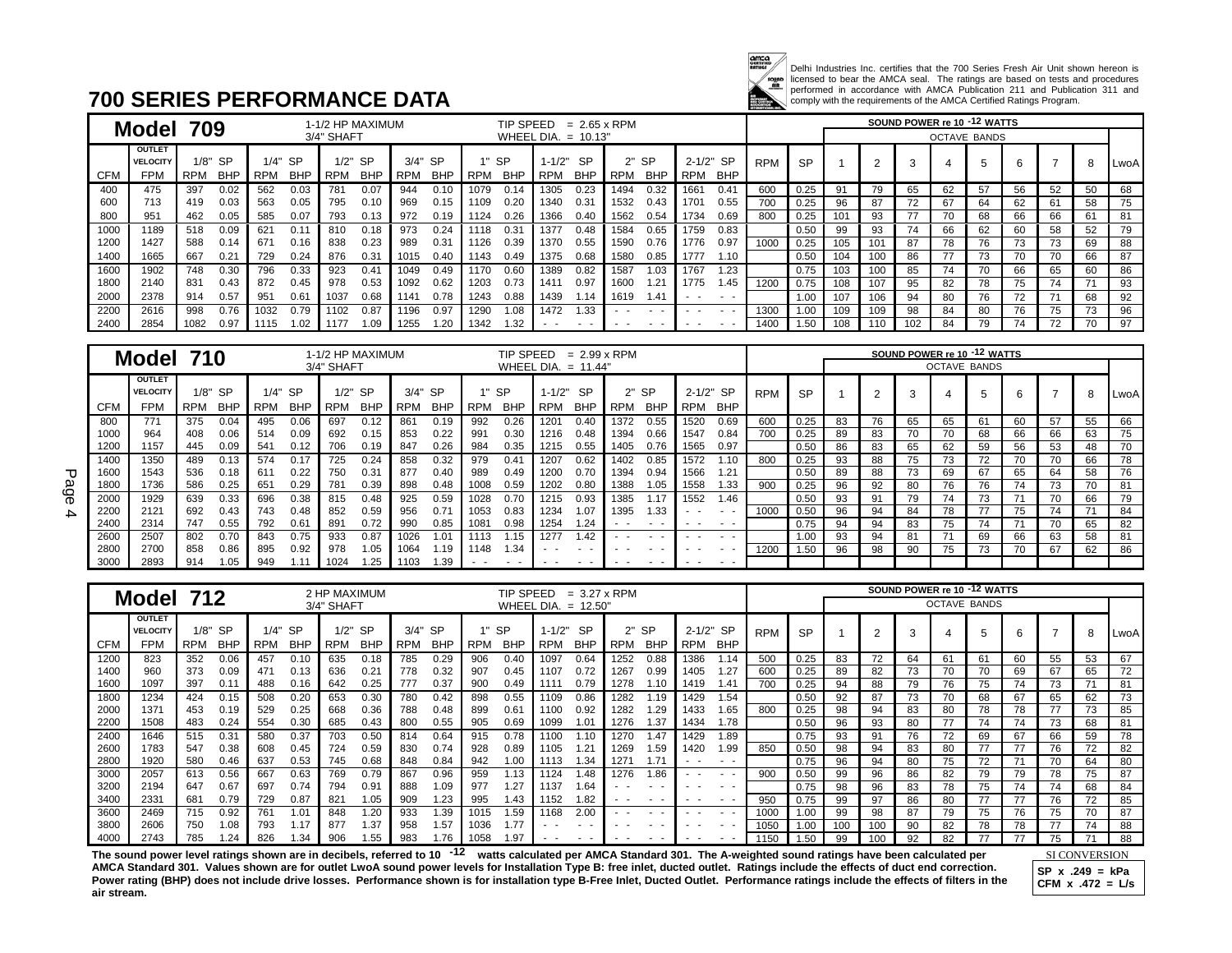

Delhi Industries Inc. certifies that the 700 Series Fresh Air Unit shown hereon is licensed to bear the AMCA seal. The ratings are based on tests and procedures performed in accordance with AMCA Publication 211 and Publication 311 and comply with the requirements of the AMCA Certified Ratings Program.

### **700 SERIES PERFORMANCE DATA**

|            |              | Model 715                |            |              |            |              | 3 HP MAXIMUM        |              |               |               |               | TIP SPEED $= 3.99 \times$ RPM |               |               |               |                          |                                |                                  |            |              |          |                | SOUND POWER re 10 -12 WATTS |                     |          |                 |                |                 |                 |
|------------|--------------|--------------------------|------------|--------------|------------|--------------|---------------------|--------------|---------------|---------------|---------------|-------------------------------|---------------|---------------|---------------|--------------------------|--------------------------------|----------------------------------|------------|--------------|----------|----------------|-----------------------------|---------------------|----------|-----------------|----------------|-----------------|-----------------|
|            |              |                          |            |              |            |              | 1" SHAFT            |              |               |               |               | WHEEL DIA. $= 15.25$          |               |               |               |                          |                                |                                  |            |              |          |                |                             | <b>OCTAVE BANDS</b> |          |                 |                |                 |                 |
|            |              | <b>OUTLET</b><br>VELOCIT | 1/8" SP    |              |            | 1/4" SP      |                     | 1/2" SP      | 3/4" SP       |               |               | $1"$ SP                       | 1-1/2" SP     |               |               | $2"$ SP                  | 2-1/2" SP                      |                                  | <b>RPM</b> | <b>SP</b>    | -1       | $\overline{2}$ | 3                           | 4                   | 5        | 6               | $\overline{7}$ | 8               | LwoA            |
|            | <b>CFM</b>   | <b>FPM</b>               | <b>RPM</b> | <b>BHP</b>   | <b>RPM</b> | <b>BHP</b>   | <b>RPM</b>          | <b>BHP</b>   | <b>RPM</b>    | <b>BHP</b>    | <b>RPM</b>    | <b>BHP</b>                    | <b>RPM</b>    | <b>BHP</b>    | <b>RPM</b>    | <b>BHP</b>               | <b>RPM</b>                     | <b>BHP</b>                       |            |              |          |                |                             |                     |          |                 |                |                 |                 |
|            | 1500         | 730                      | 296        | 0.09         | 393        | 0.14         | 528                 | 0.27         | 625           | 0.41          | 706           | 0.54                          | 838           | 0.81          | 949           | 1.10                     | 1051                           | 1.42                             | 400        | 0.25         | 73       | 66             | 63                          | 58                  | 57       | 54              | 49             | 45              | 61              |
|            | 1750         | 852                      | 306        | 0.11         | 404        | 0.18         | 540                 | 0.32         | 641           | 0.48          | 723           | 0.63                          | 858           | 0.94          | 969           | 1.26                     | 1067                           | 1.59                             | 450        | 0.25         | 78       | 72             | 68                          | 64                  | 64       | 63              | 59             | 56              | 69              |
|            | 2000         | 974                      | 319        | 0.15         | 413        | 0.22         | 550                 | 0.37         | 655           | 0.55          | 739           | 0.73                          | 876           | 1.08          | 989           | 1.44                     | 1087                           | 1.80                             | 500        | 0.25         | 83       | 76             | 71                          | 69                  | 68       | 67              | 65             | 62              | 71              |
|            | 2250         | 1095                     | 341        | 0.19         | 423        | 0.27         | 562                 | 0.44         | 666           | 0.62          | 753           | 0.83                          | 893           | 1.22          | 1007          | 1.62                     | 1107                           | 2.02                             | 550        | 0.25         | 87       | 79             | 74                          | 73                  | 71       | 70              | 69             | 66              | $\overline{77}$ |
|            | 2500         | 1217                     | 365        | 0.25         | 433        | 0.32         | 572                 | 0.51         | 676           | 0.71          | 765           | 0.92                          | 908           | 1.37          | 1025          | 1.81                     | 1125                           | 2.25                             | 600        | 0.25         | 90       | 82             | 77                          | 76                  | 74       | 73              | 72             | 69              | 79              |
|            | 2750         | 1339                     | 390        | 0.32         | 445        | 0.39         | 581                 | 0.59         | 688           | 0.81          | 774           | 1.02                          | 922           | 1.51          | 1041          | 2.00                     | 1143                           | 2.48                             |            | 0.50         | 87       | 80             | 74                          | 72                  | 70       | 69              | 67             | 63              | 76              |
|            | 3000         | 1461                     | 416        | 0.40         | 466        | 0.47         | 591                 | 0.69         | 698           | 0.92          | 786           | 1.15                          | 934           | 1.66          | 1055          | 2.19                     | 1159                           | 2.72                             | 650        | 0.25         | 92       | 85             | 79                          | 78                  | 76       | 75              | 75             | 69              | 81              |
|            | 3250         | 1582                     | 444        | 0.49         | 488        | 0.57         | 601                 | 0.79         | 707           | 1.03          | 797           | 1.29                          | 944           | 1.80          | 1068          | 2.39                     | 1174                           | 2.96                             |            | 0.50         | 90       | 83             | 77                          | 76                  | 73       | 72              | 71             | 64              | 78              |
|            | 3500         | 1704                     | 471        | 0.61         | 512        | 0.69         | 611                 | 0.90         | 717<br>727    | 1.16          | 807           | 1.44                          | 954           | 1.97          | 1080          | 2.58                     | $\sim$ $\sim$                  | $\sim$ $-$                       | 700        | 0.25         | 93       | 88             | 82                          | 80                  | 77       | 77              | 77             | 72              | 83              |
|            | 3750<br>4000 | 1826<br>1948             | 500<br>528 | 0.73<br>0.88 | 537<br>563 | 0.82<br>0.96 | 621<br>638          | 1.01<br>1.16 | 737           | 1.31<br>1.47  | 816<br>826    | 1.58<br>1.76                  | 966<br>977    | 2.18<br>2.39  | 1090<br>1100  | 2.78<br>2.99             | $\sim$ $\sim$<br>$\sim$ $\sim$ | $\sim$ $ \sim$<br>$\sim$ $ \sim$ |            | 0.50<br>0.75 | 92<br>91 | 87<br>84       | 80<br>77                    | 78<br>75            | 75<br>71 | 75<br>69        | 74<br>67       | 68<br>60        | 80<br>77        |
|            | 4250         | 2069                     | 557        | 1.05         | 589        | 1.13         | 659                 | 1.34         | 747           | 1.63          | 836           | 1.96                          | 987           | 2.61          |               | $\sim$ $\sim$            |                                | $\sim$ $-$                       | 750        | 0.25         | 94       | 90             | 84                          | 82                  | 79       | 79              | 78             | 74              | 85              |
|            | 4500         | 2191                     | 587        | 1.23         | 617        | 1.32         | 682                 | 1.53         | 757           | 1.80          | 846           | 2.16                          | 997           | 2.82          | $\sim$ $\sim$ | $\sim$ $\sim$            |                                | $\sim$ $ \sim$                   |            | 0.50         | 94       | 89             | 83                          | 80                  | 77       | $\overline{77}$ | 77             | $\overline{72}$ | 85              |
|            | 4750         | 2313                     | 616        | 1.44         | 644        | 1.53         | 705                 | 1.75         | 770           | 1.99          | 856           | 2.37                          |               | $\sim$ $\sim$ |               |                          |                                | $\sim$ $\sim$                    |            | 0.75         | 92       | 87             | 81                          | 78                  | 75       | 74              | 73             | 67              | 82              |
|            | 5000         | 2435                     | 645        | 1.66         | 672        | 1.76         | 729                 | 1.99         | 790           | 2.24          | 866           | 2.59                          | $\sim$ $\sim$ | $\sim$ $\sim$ | $ -$          | $ -$                     | $ -$                           | $\sim$ $-$                       | 800        | 0.50         | 95       | 92             | 85                          | 82                  | 79       | 79              | 78             | 74              | 86              |
|            | 5250         | 2556                     | 675        | 1.92         | 701        | 2.02         | 754                 | 2.25         | 811           | 2.51          | 876           | 2.82                          |               |               |               |                          |                                | $\sim$ $\sim$                    |            | 0.75         | 94       | 90             | 84                          | 81                  | 77       | 77              | 76             | 71              | 83              |
|            | 5500         | 2678                     | 705        | 2.19         | 729        | 2.30         | 780                 | 2.53         | 834           | 2.80          |               |                               |               | $\sim$ $-$    |               | $\overline{\phantom{a}}$ |                                | $\sim$ $\sim$                    |            | 1.00         | 94       | 89             | 81                          | 78                  | 73       | 72              | 69             | 64              | 81              |
|            | 5750         | 2800                     | 735        | 2.49         | 758        | 2.61         | 806                 | 2.85         | $\sim$ $\sim$ | $\sim$ $\sim$ |               |                               |               | $\sim$ $\sim$ |               | $ -$                     |                                | $\sim$ $-$                       | 850        | 1.00         | 93       | 91             | 85                          | 81                  | 77       | 77              | 75             | 71              | 85              |
|            | 6000         | 2922                     | 765        | 2.82         | 787        | 2.94         |                     |              | $\sim$ $-$    | $\sim$ $\sim$ | $\sim$ $\sim$ | $\sim$ $\sim$                 | $\sim$ $\sim$ | $\sim$ $\sim$ | $\sim$ $-$    | $\sim$ $\sim$            | $\sim$ $\sim$                  | $\sim$ $-$                       | 1000       | 1.50         | 97       | 96             | 89                          | 84                  | 80       | 79              | 77             | $\overline{73}$ | 87              |
|            |              |                          |            |              |            |              | <b>5 HP MAXIMUM</b> |              |               |               |               | TIP SPEED $= 4.76 \times$ RPM |               |               |               |                          |                                |                                  |            |              |          |                | SOUND POWER re 10 -12 WATTS |                     |          |                 |                |                 |                 |
| Ρ۵         |              | Model                    | 718        |              |            |              | 1" SHAFT            |              |               |               |               | WHEEL DIA. $= 18.19'$         |               |               |               |                          |                                |                                  |            |              |          |                |                             | <b>OCTAVE BANDS</b> |          |                 |                |                 |                 |
|            |              | <b>OUTLET</b>            |            |              |            |              |                     |              |               |               |               |                               |               |               |               |                          |                                |                                  |            |              |          |                |                             |                     |          |                 |                |                 |                 |
|            |              |                          |            |              |            |              |                     |              |               |               |               |                               |               |               |               |                          |                                |                                  |            |              |          |                |                             |                     |          |                 |                |                 |                 |
|            |              | <b><i>VELOCIT</i></b>    | $1/8"$ SP  |              |            | $1/4"$ SP    |                     | $1/2"$ SP    | 3/4" SP       |               |               | $1"$ SP                       | $1 - 1/2"$ SP |               |               | $2"$ SP                  | 2-1/2" SP                      |                                  | <b>RPM</b> | <b>SP</b>    | -1       | $\overline{2}$ | 3                           | 4                   | 5        | 6               | $\overline{7}$ | 8               | LwoA            |
|            | <b>CFM</b>   | <b>FPM</b>               | <b>RPM</b> | <b>BHP</b>   | <b>RPM</b> | <b>BHP</b>   | <b>RPM</b>          | <b>BHP</b>   | <b>RPM</b>    | <b>BHP</b>    | <b>RPM</b>    | <b>BHP</b>                    | <b>RPM</b>    | <b>BHP</b>    | <b>RPM</b>    | <b>BHP</b>               | <b>RPM</b>                     | <b>BHP</b>                       |            |              |          |                |                             |                     |          |                 |                |                 |                 |
|            | 3000<br>3250 | 1046<br>1133             | 311<br>326 | 0.24<br>0.29 | 375<br>387 | 0.33<br>0.38 | 488<br>494          | 0.53<br>0.59 | 580<br>586    | 0.74<br>0.82  | 657<br>663    | 0.96<br>1.05                  | 787<br>794    | 1.45<br>1.57  | 893<br>901    | 1.95<br>2.10             | 985<br>994                     | 2.45<br>2.64                     | 450<br>500 | 0.25         | 84       | 79             | 72                          | 71                  | 68       | 67              | 62             | 57              | 72              |
|            | 3500         | 1220                     | 341        | 0.34         | 400        | 0.45         | 499                 | 0.65         | 593           | 0.91          | 670           | 1.16                          | 801           | 1.69          | 909           | 2.26                     | 1003                           | 2.83                             |            | 0.25<br>0.50 | 87<br>85 | 83<br>80       | 76<br>70                    | 74<br>68            | 72<br>66 | 71<br>65        | 67<br>59       | 62<br>53        | 75<br>71        |
|            | 3750         | 1307                     | 357        | 0.41         | 413        | 0.52         | 509                 | 0.73         | 599           | 1.00          | 677           | 1.27                          | 807           | 1.80          | 917           | 2.41                     | 1012                           | 3.03                             | 550        | 0.25         | 90       | 86             | 79                          | 77                  | 75       | 74              | 70             | 64              | 81              |
|            | 4000         | 1395                     | 373        | 0.48         | 427        | 0.60         | 519                 | 0.82         | 605           | 1.08          | 684           | 1.38                          | 813           | 1.94          | 924           | 2.57                     | 1019                           | 3.22                             |            | 0.50         | 88       | 85             | 76                          | 73                  | 71       | 70              | 66             | 59              | 78              |
|            | 4250         | 1482                     | 390        | 0.57         | 441        | 0.68         | 531                 | 0.92         | 611           | 1.17          | 690           | 1.50                          | 820           | 2.10          | 930           | 2.72                     | 1027                           | 3.42                             | 600        | 0.25         | 92       | 89             | 82                          | 79                  | 77       | 77              | 73             | 68              | 83              |
|            | 4500         | 1569                     | 407        | 0.66         | 455        | 0.78         | 543                 | 1.03         | 619           | 1.29          | 696           | 1.61                          | 827           | 2.27          | 936           | 2.89                     | 1033                           | 3.61                             |            | 0.50         | 90       | 88             | 78                          | 76                  | 75       | 74              | 70             | 64              | 80              |
|            | 4750         | 1656                     | 424        | 0.76         | 470        | 0.88         | 555                 | 1.16         | 630           | 1.43          | 702           | 1.73                          | 833           | 2.44          | 943           | 3.10                     | 1039                           | 3.81                             |            | 0.75         | 89       | 86             | 76                          | 72                  | 70       | 68              | 63             | 57              | 76              |
|            | 5000<br>5250 | 1743<br>1830             | 442<br>460 | 0.87<br>1.00 | 485<br>501 | 1.00<br>1.13 | 568<br>581          | 1.29<br>1.43 | 641<br>652    | 1.57<br>1.73  | 707<br>717    | 1.86<br>2.03                  | 840<br>846    | 2.61<br>2.78  | 949<br>956    | 3.32<br>3.54             | 1045<br>1052                   | 4.01<br>4.27                     | 650        | 0.25<br>0.50 | 93<br>92 | 91<br>90       | 85<br>83                    | 82<br>79            | 80<br>77 | 79<br>77        | 76<br>73       | 70<br>67        | 85              |
|            | 5500         | 1918                     | 478        | 1.14         | 517        | 1.27         | 595                 | 1.59         | 664           | 1.89          | 728           | 2.21                          | 852           | 2.96          | 963           | 3.76                     | 1059                           | 4.54                             |            | 0.75         | 91       | 89             | 81                          | 76                  | 74       | 73              | 69             | 63              | 82<br>78        |
|            | 5750         | 2005                     | 497        | 1.28         | 534        | 1.43         | 608                 | 1.75         | 677           | 2.07          | 739           | 2.40                          | 858           | 3.13          | 969           | 3.99                     | 1066                           | 4.81                             | 700        | 0.25         | 95       | 93             | 87                          | 84                  | 82       | 81              | 78             | 73              | 87              |
|            | 6000         | 2092                     | 515        | 1.45         | 551        | 1.59         | 622                 | 1.93         | 689           | 2.27          | 750           | 2.60                          | 863           | 3.32          | 975           | 4.22                     | $ -$                           | $\sim$ $ \sim$                   |            | 0.50         | 94       | 92             | 86                          | 82                  | 80       | 79              | 76             | 71              | 84              |
|            | 6250         | 2179                     | 534        | 1.62         | 568        | 1.78         | 637                 | 2.11         | 702           | 2.47          | 762           | 2.82                          | 871           | 3.54          | 981           | 4.45                     |                                | $\sim$ $-$                       |            | 0.75         | 92       | 92             | 85                          | 80                  | 78       | 77              | 73             | 68              | 84              |
|            | 6500         | 2266                     | 553        | 1.81         | 585        | 1.97         | 652                 | 2.32         | 715           | 2.69          | 775           | 3.05                          | 881           | 3.80          | 987           | 4.69                     |                                | $\sim$ $-$                       |            | 1.00         | 92       | 90             | 82                          | 76                  | 74       | 72              | 69             | 62              | 80              |
|            | 6750         | 2354                     | 572        | 2.02         | 603        | 2.18         | 666                 | 2.53         | 729           | 2.93          | 787           | 3.30                          | 892           | 4.07          | 993           | 4.93                     |                                | $\sim$ $\sim$<br>$ -$            | 750        | 0.25         | 96       | 96             | 90                          | 86                  | 84       | 82              | 80             | 75              | 89              |
|            | 7000<br>7250 | 2441<br>2528             | 591<br>610 | 2.24<br>2.47 | 620<br>638 | 2.40<br>2.65 | 682<br>697          | 2.76<br>3.01 | 743<br>757    | 3.17<br>3.43  | 800<br>813    | 3.57<br>3.85                  | 903<br>914    | 4.36<br>4.66  | $\sim$ $\sim$ | $ -$                     |                                | $\sim$ $-$                       |            | 0.50         | 95       | 95             | 89                          | 84                  | 82       | 81              | 79             | 74              | 89              |
|            | 7500         | 2615                     | 629        | 2.72         | 656        | 2.90         | 713                 | 3.28         | 771           | 3.71          | 826           | 4.14                          | 926           | 4.98          | $\sim$ $\sim$ |                          |                                | $\sim$ $ \sim$                   |            | 0.75<br>1.00 | 94<br>93 | 94<br>93       | 87<br>86                    | 82<br>80            | 80<br>78 | 79<br>76        | 76<br>73       | 71<br>67        | 86<br>82        |
|            | 7750         | 2702                     | 648        | 2.99         | 675        | 3.18         | 730                 | 3.57         | 786           | 4.00          | 839           | 4.45                          |               | $\sim$ $\sim$ |               | $\overline{\phantom{a}}$ |                                | $\sim$ $ \sim$                   | 800        | 0.50         | 97       | 97             | 91                          | 86                  | 84       | 83              | 81             | 76              | 90              |
|            | 8000         | 2790                     | 667        | 3.28         | 693        | 3.47         | 746                 | 3.87         | 800           | 4.30          | 853           | 4.77                          |               | $\sim$ $-$    |               | $\sim$ $\sim$            |                                | $\sim$ $ \sim$                   |            | 0.75         | 96       | 96             | 90                          | 85                  | 83       | 81              | 79             | 74              | 87              |
| န္တ<br>С'n | 8250         | 2877                     | 686        | 3.58         | 711        | 3.78         | 763                 | 4.19         | 815           | 4.62          | $\sim$ $\sim$ | $ -$                          | $-$           | $\sim$ $-$    |               |                          |                                | $\sim$ $ \sim$                   |            | 1.00         | 95       | 95             | 89                          | 83                  | 81       | 79              | 77             | 71              | 87              |
|            | 8500         | 2964                     | 706        | 3.91         | 730        | 4.11         | 780                 | 4.53         | 830           | 4.96          |               |                               |               |               |               |                          |                                | $\sim$ $\sim$                    | 850        | 1.00         | 96       | 97             | 92                          | 85                  | 83       | 82              | 80             | 74              | 89              |
|            | 8750<br>9000 | 3051<br>3138             | 725<br>744 | 4.25<br>4.61 | 749<br>767 | 4.46<br>4.83 | 797                 | 4.89         |               | $\sim$ $\sim$ |               | $\sim$ $-$                    |               | $\sim$ $-$    | $\sim$ $\sim$ | $\sim$ $\sim$            |                                | $\sim$ $\sim$                    | 900        | 1.50<br>1.50 | 96<br>96 | 96<br>98       | 89<br>92                    | 81<br>84            | 78<br>82 | 77<br>80        | 74<br>78       | 68<br>72        | 86<br>87        |

The sound power level ratings shown are in decibels, referred to 10 <sup>-12</sup> watts calculated per AMCA Standard 301. The A-weighted sound ratings have been calculated per **AMCA Standard 301. Values shown are for outlet LwoA sound power levels for Installation Type B: free inlet, ducted outlet. Ratings include the effects of duct end correction.**  Power rating (BHP) does not include drive losses. Performance shown is for installation type B-Free Inlet, Ducted Outlet. Performance ratings include the effects of filters in the **air stream.**  <sup>-12</sup> watte coloulated par AMCA Standard 201 The A weighted cound ratings have been coloulated par SI CONVERSION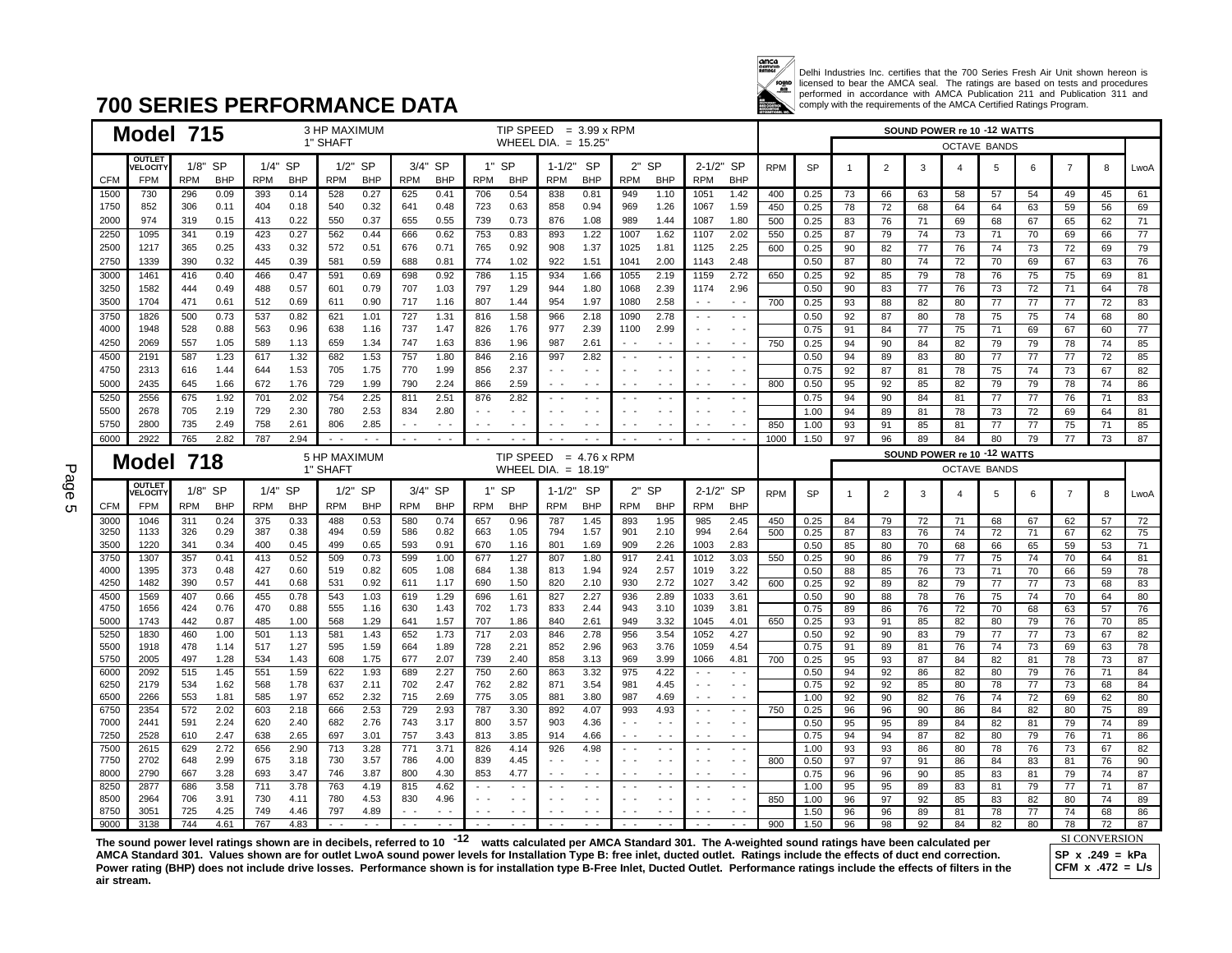## **SIS SIDE INTAKE FILTERED AIR SUPPLY UNIT**



**705** 

Delhi Industries Inc. certifies that the SIS Series Fresh Air Unit shown hereon is licensed to bear the AMCA seal. The ratings are based on tests and procedures performed in accordance with AMCA Publication 211 and Publication 311 and comply with the requirements of the AMCA Certified Ratings Program.

- An economical fresh air supply unit designed as a practical method to meet NFPA 96 separation requirements between supply and exhaust air streams in restaurant applications. Also suitable for many other applications, such as schools and apartments
- Easy on-site addition of customer supplied air supply duct extension between the intake hood and unit provides additional separation where necessary
- Flexible forward curved belt drive blowers operate at low speed and low noise levels
- Heavy duty ball bearings suitable for -65 to +250 deg. F
- Washable aluminum mesh filter are located in the intake hood (except SIS-20) and are accessible through the hood end cap for ease of service
- SIS-20 has a drawer type filter section (not illustrated). The SIS-20 intake hood has a screened inlet
- All filters have been designed with large surface areas for efficient filtration
- Latched top cover provides convenient access to motor, pulleys and belt
- Green weather resistant enamel paint finish on galvanized steel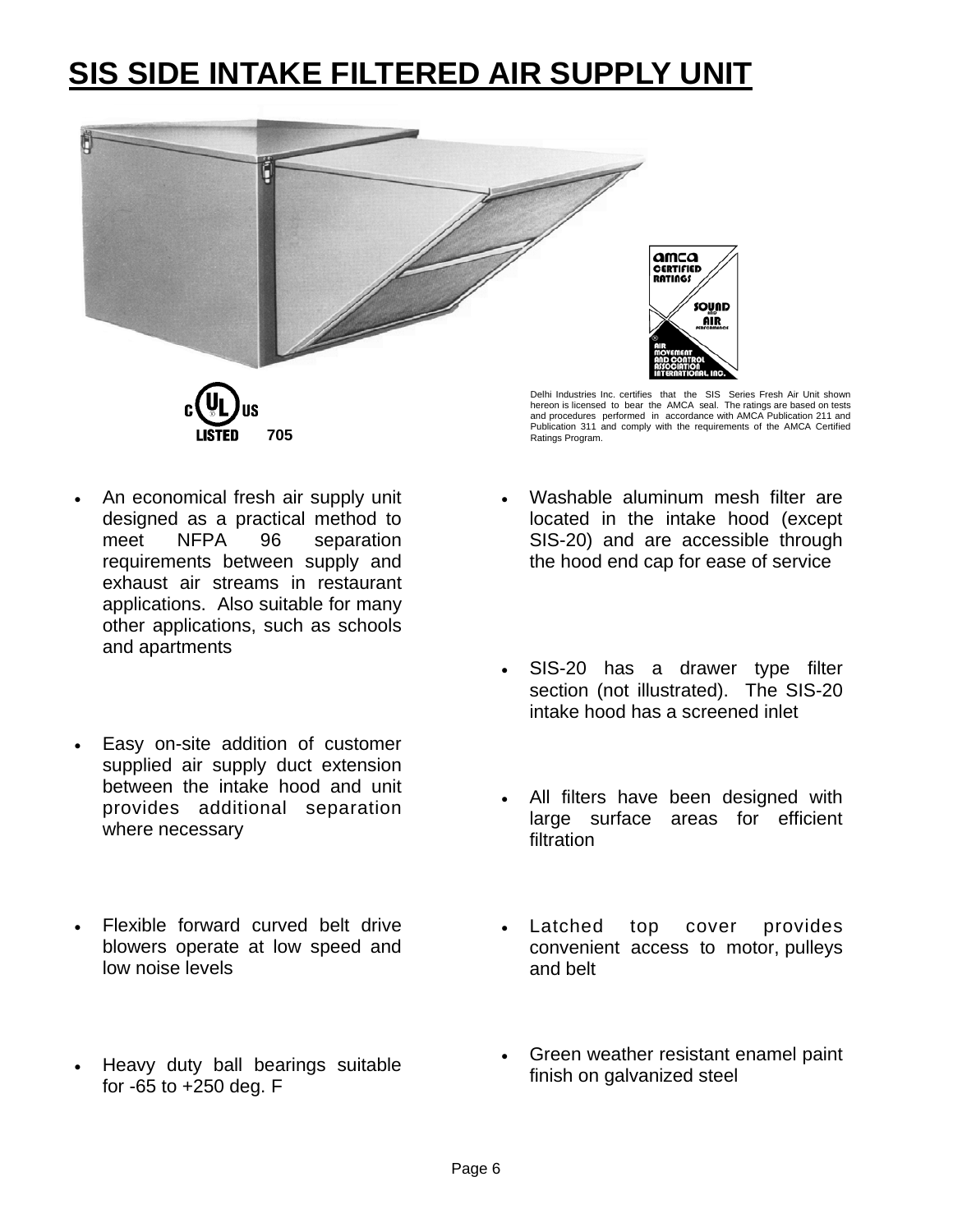#### **SIS SERIES DIMENSIONS**



\* CURB SIZE TO BE SMALLER THAN INSIDE CABINET SIZE TO ALLOW FOR FLASHING AND ROOFING

\*\* INCLUDES FILTER SECTION

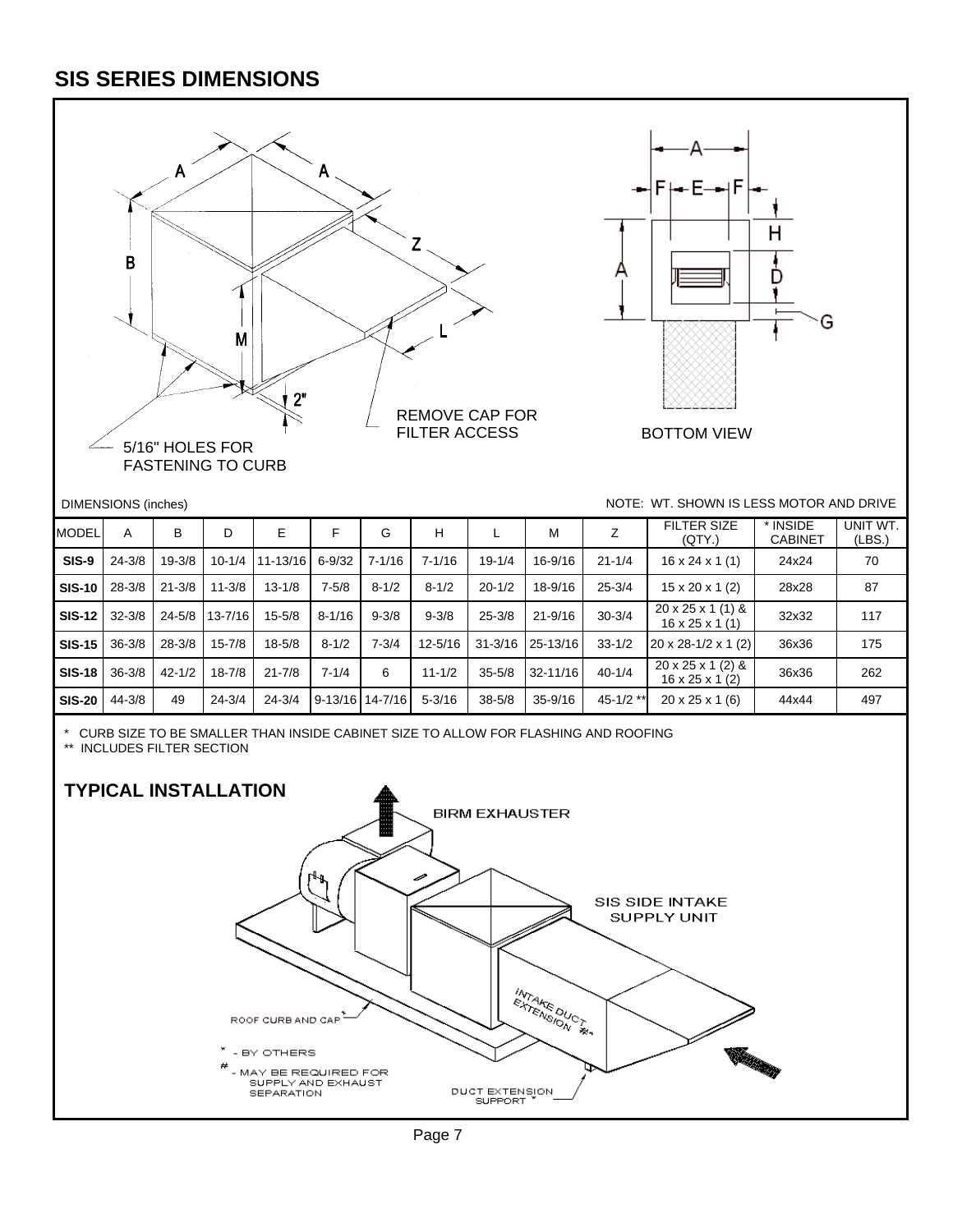

Delhi Industries Inc. certifies that the SIS Series Fresh Air Unit shown hereon is<br>licensed to bear the AMCA seal. The ratings are based on tests and procedures<br>performed in accordance with AMCA Publication 211 and Publica

#### **SIS SERIES PERFORMANCE DATA**

|      |                           |      |            |            |            |                                |                  |            |            |            |            |                       |                     |                          |            |            |            |            |           |     |     | SOUND POWER re 10 -12 WATTS |     |                     |    |    |    |      |
|------|---------------------------|------|------------|------------|------------|--------------------------------|------------------|------------|------------|------------|------------|-----------------------|---------------------|--------------------------|------------|------------|------------|------------|-----------|-----|-----|-----------------------------|-----|---------------------|----|----|----|------|
|      | <b>Model SIS-9</b>        |      |            |            |            | 1-1/2 HP MAXIMUM<br>3/4" SHAFT |                  |            |            |            | TIP SPEED  | WHEEL DIA. $= 10.13"$ | $= 2.65 \times$ RPM |                          |            |            |            |            |           |     |     |                             |     | <b>OCTAVE BANDS</b> |    |    |    |      |
|      | OUTLET<br><b>VELOCITY</b> |      | $1/8"$ SP  | 1/4"       | <b>SP</b>  |                                | $1/2"$ SP        |            | $3/4"$ SP  |            | $1"$ SP    | $1 - 1/2"$            | <b>SP</b>           |                          | $2"$ SP    | 2-1/2" SP  |            | <b>RPM</b> | <b>SP</b> |     |     | 3                           |     |                     |    |    |    | LwoA |
| CFM  | <b>FPM</b>                | RPM  | <b>BHP</b> | <b>RPM</b> | <b>BHP</b> | <b>RPM</b>                     | <b>BHP</b>       | <b>RPM</b> | <b>BHP</b> | <b>RPM</b> | <b>BHP</b> | <b>RPM</b>            | <b>BHP</b>          | RPM                      | <b>BHP</b> | <b>RPM</b> | <b>BHP</b> |            |           |     |     |                             |     |                     |    |    |    |      |
| 400  | 475                       | 404  | 0.02       | 554        | 0.04       | 786                            | 0.08             | 947        | 0.12       |            |            |                       |                     |                          | - -        | - -        | $\sim$     | 600        | 0.25      | 83  | 76  | 66                          | 62  | 58                  | 55 |    | 48 | 63   |
| 600  | 713                       | 449  | 0.04       | 577        | 0.06       | 785                            | 0.1 <sup>4</sup> | 964        | 0.16       | 1115       | 0.23       | 1346                  | 0.36                | $\overline{\phantom{a}}$ | $ -$       | - -        | $\sim$     | 800        | 0.25      | 91  | 88  | 77                          |     |                     | 67 | 67 | 63 | 78   |
| 800  | 951                       | 511  | 0.07       | 622        | 0.10       | 809                            | 0.15             | 968        | 0.21       | 1108       | 0.28       | 1367                  | 0.45                | 1573                     | 0.62       | 1743       | 0.79       |            | 0.50      | 93  | 84  | 72                          | 65  | 62                  | 59 | 56 | 51 | 73   |
| 1000 | 1189                      | 584  | 0.12       | 681        | 0.15       | 847                            | 0.22             | 994        | 0.29       | 1127       | 0.36       | 1357                  | 0.52                | 1572                     | 0.72       | 1766       | 0.94       | 1000       | 0.25      | 96  | 95  | 86                          | 79. |                     | 74 | 73 | 69 | 84   |
| 1200 | 1427                      | 666  | 0.19       | 746        | 0.23       | 899                            | 0.3C             | 1032       | 0.38       | 1155       | 0.47       | 1377                  | 0.65                | 1570                     | 0.84       | 1752       | 1.06       |            | 0.50      | 95  | 94  | 85                          |     | 75                  | 71 |    | 65 | 82   |
| 1400 | 1665                      | 752  | 0.29       | 820        | 0.33       | 958                            | 0.42             | 1082       | 0.51       | 1195       | 0.60       | 1403                  | 0.80                | 1592                     | 1.01       | 1761       | 1.23       |            | 0.75      | 97  | 92  | 82                          | 73  | 70                  | 66 | 63 | 57 | 80   |
| 1600 | 1902                      | 840  | 0.42       | 901        | 0.46       | 1022                           | 0.56             | 1139       | 0.66       | 1245       | 0.77       | 1439                  | 0.98                | 1618                     | 1.21       | 1784       | 1.46       | 1200       | 0.25      | 100 | 100 | 93                          | 85  | 83                  | 80 | 78 | 76 | 89   |
| 1800 | 2140                      | 930  | 0.58       | 985        | 0.63       | 1092                           | 0.73             | 1200       | 0.85       | 1302       | 0.97       | 1483                  | .20                 | 1652                     | 1.45       |            | $ -$       |            | 0.50      | 99  | 99  | 92                          | 84  | 81                  | 78 | 76 | 73 | 89   |
| 2000 | 2378                      | 1022 | 0.78       | 1072       | 0.84       | 1168                           | 0.95             | 1265       | 1.08       | 1362       | 1.21       | 1536                  | l.47                | - -                      | $ -$       | $ -$       | . .        |            | 0.75      | 99  | 99  | 92                          | 83  | 79                  | 76 | 74 | 70 | 88   |
| 2200 | 2616                      | 1114 | 1.03       | 1161       | 1.09       | 1248                           | 1.21             | 1336       | 1.34       | 1425       | 1.48       |                       | . .                 |                          | . .        |            | . .        |            | 00.1      | 99  | 98  | 91                          | 82  |                     | 73 | 70 | 66 | 86   |
| 2400 | 2854                      | 1206 | 1.32       | 1250       | .39        | . .                            | . .              | . .        |            |            | . .        |                       | . .                 | . .                      | . .        | - -        |            | 1400       | 1.50      | 103 | 103 | 94                          | 84  | 78                  | 74 |    | 68 | 91   |

|            |                                  |                                                 |            |            |            |            |           |            |            |            |                       |                            |      |            |         |      |            |            |           |     |     | SOUND POWER re 10 -12 WATTS |    |    |    |    |    |      |
|------------|----------------------------------|-------------------------------------------------|------------|------------|------------|------------|-----------|------------|------------|------------|-----------------------|----------------------------|------|------------|---------|------|------------|------------|-----------|-----|-----|-----------------------------|----|----|----|----|----|------|
|            | Model                            | 1-1/2 HP MAXIMUM<br><b>SIS-10</b><br>3/4" SHAFT |            |            |            |            |           |            |            | TIP SPEED  | WHEEL DIA. $= 11.44"$ | $= 2.99 \times \text{RPM}$ |      |            |         |      |            |            |           |     |     | <b>OCTAVE BANDS</b>         |    |    |    |    |    |      |
|            | <b>OUTLET</b><br><b>VELOCITY</b> |                                                 | $1/8"$ SP  |            | $1/4"$ SP  |            | $1/2"$ SP |            | $3/4"$ SP  |            | 1" SP                 | $1 - 1/2"$                 | -SP  |            | $2"$ SP |      | 2-1/2" SP  | <b>RPM</b> | <b>SP</b> |     |     | 3                           |    |    |    |    | 8  | LwoA |
| <b>CFM</b> | <b>FPM</b>                       | <b>RPM</b>                                      | <b>BHP</b> | <b>RPM</b> | <b>BHP</b> | <b>RPM</b> | BHP       | <b>RPM</b> | <b>BHP</b> | <b>RPM</b> | <b>BHP</b>            | <b>RPM</b>                 | BHP  | <b>RPM</b> | BHP     | RPM  | <b>BHP</b> |            |           |     |     |                             |    |    |    |    |    |      |
| 800        | 771                              | 414                                             | 0.06       | 525        | 0.08       | 704        | 0.14      | 874        | 0.20       | 1013       | 0.27                  | 1229                       | 0.41 | 1404       | 0.56    | 1555 | 0.72       | 600        | 0.25      | 81  | 75  | 70                          | 69 | 65 | 64 | 61 | 59 |      |
| 1000       | 964                              | 461                                             | 0.09       | 559        | 0.12       | 722        | 0.19      | 862        | 0.26       | 1003       | 0.34                  | 1241                       | 0.50 | 1426       | 0.67    | 1583 | 0.85       | 800        | 0.25      | 91  | 86  | 80                          | 76 | 75 | 72 | 72 | 67 | 80   |
| 1200       | 1157                             | 514                                             | 0.14       | 600        | 0.18       | 754        | 0.26      | 881        | 0.34       | 997        | 0.42                  | 1231                       | 0.60 | 1433       | 0.80    | 1600 | 1.00       |            | 0.50      | 89  | 83  | 77                          | 73 | 72 | 69 | 69 | 65 | 78   |
| 1400       | 1350                             | 568                                             | 0.20       | 649        | 0.25       | 788        | 0.34      | 912        | 0.44       | 1020       | 0.53                  | 1219                       | 0.72 | 1420       | 0.94    | 1600 | 1.17       | 1000       | 0.50      | 94  | 92  | 86                          | 81 | 80 |    | 76 | 72 | 84   |
| 1600       | 1543                             | 625                                             | 0.28       | 701        | 0.33       | 828        | 0.45      | 945        | 0.55       | 1051       | 0.66                  | 1234                       | 0.87 | 1408       | 1.10    | 1584 | 1.34       |            | 0.75      | 93  | 90  | 84                          | 79 | 78 | 75 | 74 | 70 | 84   |
| 1800       | 1736                             | 685                                             | 0.39       | 755        | 0.44       | 873        | 0.57      | 981        | 0.69       | 1083       | 0.81                  | 1262                       | 1.05 | 1419       | 1.29    | . .  | . .        |            | 1.00      | 93  | 88  | 78                          | 72 |    | 67 | 64 | 58 | 77   |
| 2000       | 1929                             | 747                                             | 0.52       | 810        | 0.58       | 923        | 0.71      | 1023       | 0.85       | 1118       | 0.99                  | 1293                       | 1.25 | $ -$       | . .     | . .  | $ -$       | 1200       | 1.00      | 96  | 96  | 90                          | 85 | 84 | 80 | 78 | 76 | 89   |
| 2200       | 2121                             | 810                                             | 0.67       | 866        | 0.74       | 975        | 0.88      | 1069       | 1.04       | 1158       | 1.19                  | 1326                       | 1.49 |            | $ -$    | . .  | . .        | 1300       | 1.50      | 98  | 98  | 90                          | 83 | 79 | 78 | 75 | 72 | 85   |
| 2400       | 2314                             | 874                                             | 0.86       | 925        | 0.93       | 1029       | 1.09      | 1118       | 1.25       | 1201       | 1.42                  | . .                        | . .  | . .        | . .     | . .  | . .        | 1600       | 2.50      | 101 | 104 | 96                          | 86 | 82 | 79 | 77 | 74 | 92   |
| 2600       | 2507                             | 939                                             | 1.08       | 986        | 1.16       | 1082       | .32       | 1170       | 1.50       | - -        | $\sim$ $\sim$         | . .                        | . .  | . .        | $ -$    | . .  | $ -$       |            |           |     |     |                             |    |    |    |    |    |      |

Page 8

|            |                                 |                                                           |            |            |            | 2 HP MAXIMUM |            |            |            |      | TIP SPEED  |            | $= 3.27 \times$ RPM             |                          |            |                                                      |               |                     |           |    |                |    |    | SOUND POWER re 10 -12 WATTS |    |    |    |        |
|------------|---------------------------------|-----------------------------------------------------------|------------|------------|------------|--------------|------------|------------|------------|------|------------|------------|---------------------------------|--------------------------|------------|------------------------------------------------------|---------------|---------------------|-----------|----|----------------|----|----|-----------------------------|----|----|----|--------|
|            |                                 | <b>Model SIS-12</b><br>3/4 SHAFT<br>WHEEL DIA. $= 12.50"$ |            |            |            |              |            |            |            |      |            |            |                                 |                          |            |                                                      |               | <b>OCTAVE BANDS</b> |           |    |                |    |    |                             |    |    |    |        |
|            | <b>OUTLET</b><br><b>VELOCIT</b> | 1/8"                                                      | <b>SP</b>  | 1/4"       | <b>SP</b>  | 1/2"         | <b>SP</b>  | 3/4"       | <b>SP</b>  |      | <b>SP</b>  | $1 - 1/2"$ | -SP                             |                          | $2"$ SP    | $2 - 1/2"$                                           | <b>SP</b>     | <b>RPM</b>          | <b>SP</b> |    | $\overline{2}$ | 3  |    | 5                           | 6  |    |    | LwoA I |
| <b>CFM</b> | <b>FPM</b>                      | RPM                                                       | <b>BHP</b> | <b>RPM</b> | <b>BHP</b> | RPM          | <b>BHP</b> | <b>RPM</b> | <b>BHP</b> | RPM  | <b>BHP</b> | <b>RPM</b> | <b>BHP</b>                      | RPM                      | <b>BHP</b> | <b>RPM</b>                                           | <b>BHP</b>    |                     |           |    |                |    |    |                             |    |    |    |        |
| 1200       | 823                             | 360                                                       | 0.08       | 452        | 0.12       | 626          | 0.21       | 762        | 0.31       | 874  | 0.41       | 1061       | 0.64                            | 1217                     | 0.88       | 1354                                                 | 1.13          | 500                 | 0.25      | 81 | 71             | 68 | 66 | 65                          | 64 | 59 | 57 |        |
| 1400       | 960                             | 387                                                       | 0.12       | 472        | 0.16       | 626          | 0.25       | 766        | 0.36       | 880  | 0.48       | 1068       | 0.73                            | 1225                     | 0.99       | 1363                                                 | 1.27          | 600                 | 0.25      | 86 | 80             | 74 | 73 | 72                          | 70 | 67 | 65 | 75     |
| 1600       | 1097                            | 418                                                       | 0.16       | 497        | 0.21       | 633          | 0.31       | 767        | 0.42       | 884  | 0.55       | 1075       | 0.82                            | 1233                     | 1.11       | 137'                                                 | 1.41          | 700                 | 0.25      | 91 | 86             | 79 | 78 | 77                          | 75 | 73 | 70 | 82     |
| 1800       | 1234                            | 452                                                       | 0.21       | 523        | 0.27       | 649          | 0.37       | 769        | 0.49       | 885  | 0.63       | 1080       | 0.93                            | 1240                     | 1.24       | 1379                                                 | 1.56          |                     | 0.50      | 87 | 85             | 75 | 74 | 73                          | 72 | 69 | 66 | 79     |
| 2000       | 1371                            | 488                                                       | 0.28       | 551        | 0.34       | 671          | 0.45       | 778        | 0.58       | 886  | 0.72       | 1083       | 1.04                            | 1245                     | 1.37       | 1386                                                 | 1.72          | 800                 | 0.25      | 95 | 92             | 82 | 82 | 80                          | 79 | 77 | 75 | 85     |
| 2200       | 1508                            | 523                                                       | 0.36       | 581        | 0.42       | 695          | 0.55       | 795        | 0.68       | 892  | 0.83       | 1084       | 1.16                            | 1249                     | 1.52       | 1392                                                 | 1.89          |                     | 0.50      | 92 | 91             | 80 | 79 | 78                          |    | 75 | 72 | 83     |
| 2400       | 1646                            | 559                                                       | 0.45       | 614        | 0.52       | 721          | 0.66       | 816        | 0.80       | 905  | 0.95       | 1085       | 1.29                            | 1252                     | 1.67       | $\overline{\phantom{a}}$                             | $ -$          |                     | 0.75      | 88 | 90             | 77 | 76 | 75                          | 73 | 71 | 68 | 81     |
| 2600       | 1783                            | 596                                                       | 0.56       | 649        | 0.64       | 747          | 0.79       | 839        | 0.94       | 924  | 1.10       | 1089       | 1.44                            | 1252                     | 1.84       | . .                                                  | $\sim$        | 900                 | 0.25      | 98 | 95             | 86 | 85 | 83                          | 82 | 81 |    | 88     |
| 2800       | 1920                            | 633                                                       | 0.68       | 685        | 0.77       | 775          | 0.93       | 865        | 1.10       | 945  | 1.26       | 1099       | 1.61                            | . .                      | $ -$       | . .                                                  | $ -$          |                     | 0.50      | 96 | 95             | 85 | 83 | 82                          | 81 | 79 | 75 | 88     |
| 3000       | 2057                            | 670                                                       | 0.83       | 721        | 0.92       | 805          | 1.10       | 891        | 1.27       | 969  | 1.45       | 1114       | 1.81                            |                          |            |                                                      |               |                     | 0.75      | 92 | 94             | 83 | 81 | 80                          | 78 | 77 | 72 | 86     |
| 3200       | 2194                            | 709                                                       | 0.99       | 756        | 1.09       | 836          | 1.28       | 918        | 1.47       | 994  | 1.65       |            |                                 | $\sim$                   | . .        |                                                      | $ -$          | 1000                | 1.00      | 93 | 96             | 86 | 83 | 81                          | 80 | 79 | 74 | 88     |
| 3400       | 2331                            | 747                                                       | 1.18       | 792        | 1.28       | 870          | 1.48       | 945        | 1.68       | 1020 | 1.88       | $ -$       | $\overline{\phantom{a}}$<br>. . | . .                      | $ -$       | . .                                                  | $ -$          |                     |           |    |                |    |    |                             |    |    |    |        |
| 3600       | 2469                            | 786                                                       | 1.38       | 792        | 1.49       | 904          | 1.71       | 975        | 1.92       | - -  | $\sim$     |            |                                 |                          |            | . .                                                  | $\sim$ $\sim$ |                     |           |    |                |    |    |                             |    |    |    |        |
| 3800       | 2606                            | 826                                                       | 1.62       | 792        | 1.73       | 940          | 1.96       | $ -$       | $\sim$     |      | $\sim$     |            |                                 | $\overline{\phantom{a}}$ | $\sim$     |                                                      | $ -$          |                     |           |    |                |    |    |                             |    |    |    |        |
|            | 2743                            | 865                                                       | .87        | 903        | .99        |              |            |            |            |      |            |            |                                 | $\sim$                   |            | $\overline{\phantom{a}}$<br>$\overline{\phantom{a}}$ | $\sim$        |                     |           |    |                |    |    |                             |    |    |    |        |

The sound power level ratings shown are in decibels, referred to 10 <sup>-12</sup> watts calculated per AMCA Standard 301. The A-weighted sound ratings have been calculated per <u>SI CONVERSION</u> **AMCA Standard 301. Values shown are for outlet LwoA sound power levels for Installation Type B: free inlet, ducted outlet. Ratings include the effects of duct end correction.**  Power rating (BHP) does not include drive losses. Performance shown is for installation type B-Free Inlet, Ducted Outlet. Performance ratings include the effects of filters in the **air stream.** 

**SP x .249 = kPa** 

**CFM x .472 = L/s**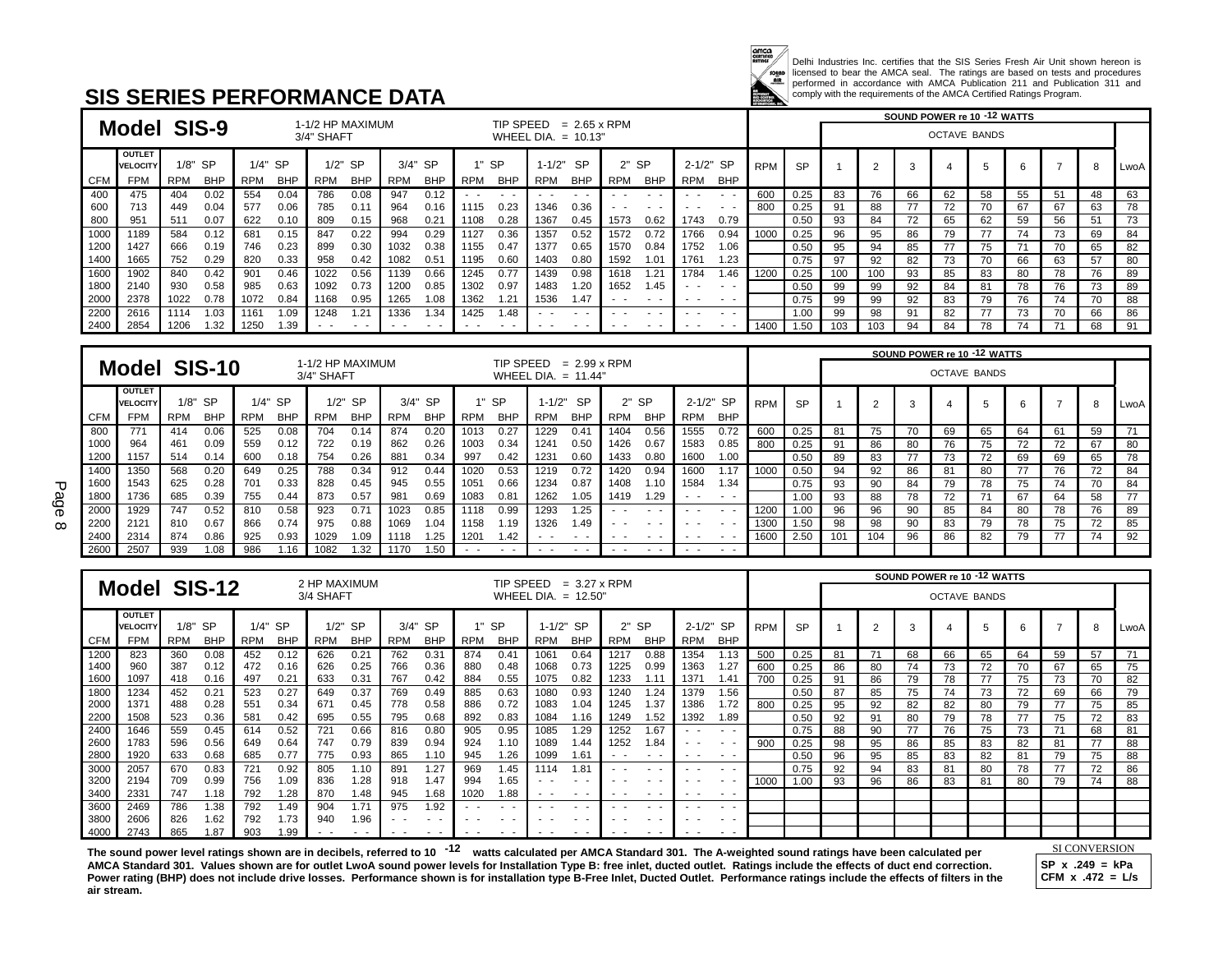

Delhi Industries Inc. certifies that the SIS Series Fresh Air Unit shown hereon is<br>licensed to bear the AMCA seal. The ratings are based on tests and procedures<br>performed in accordance with AMCA Publication 211 and Publica comply with the requirements of the AMCA Certified Ratings Program.

#### **SIS SERIES PERFORMANCE DATA**

|                |                        | Model SIS-15                                  | 3 HP MAXIMUM                          | 1" SHAFT                                      |                                       |                                                                                                                                                                                                                                                                                                                                                                                                                                                                                                                                                                                                                                                                                                                                                                                                                                                                                                                                    | TIP SPEED = $3.99 \times$ RPM                                      |                                                                                                                                                                                                                                                                                                                                                                                                                                                                      | WHEEL DIA. $= 15.25$ "                |                            |           |                 | SOUND POWER re 10-12 WATTS |                       |                     |                       |                       |          |                       |
|----------------|------------------------|-----------------------------------------------|---------------------------------------|-----------------------------------------------|---------------------------------------|------------------------------------------------------------------------------------------------------------------------------------------------------------------------------------------------------------------------------------------------------------------------------------------------------------------------------------------------------------------------------------------------------------------------------------------------------------------------------------------------------------------------------------------------------------------------------------------------------------------------------------------------------------------------------------------------------------------------------------------------------------------------------------------------------------------------------------------------------------------------------------------------------------------------------------|--------------------------------------------------------------------|----------------------------------------------------------------------------------------------------------------------------------------------------------------------------------------------------------------------------------------------------------------------------------------------------------------------------------------------------------------------------------------------------------------------------------------------------------------------|---------------------------------------|----------------------------|-----------|-----------------|----------------------------|-----------------------|---------------------|-----------------------|-----------------------|----------|-----------------------|
|                | <b>OUTLET</b>          |                                               |                                       |                                               |                                       |                                                                                                                                                                                                                                                                                                                                                                                                                                                                                                                                                                                                                                                                                                                                                                                                                                                                                                                                    |                                                                    |                                                                                                                                                                                                                                                                                                                                                                                                                                                                      |                                       |                            |           |                 |                            |                       | <b>OCTAVE BANDS</b> |                       |                       |          |                       |
| <b>CFM</b>     | VELOCITY<br><b>FPM</b> | <b>SP</b><br>1/8"<br><b>RPM</b><br><b>BHP</b> | $1/4"$ SP<br><b>RPM</b><br><b>BHP</b> | 1/2"<br><b>SP</b><br><b>RPM</b><br><b>BHP</b> | $3/4"$ SP<br><b>RPM</b><br><b>BHP</b> | <b>SP</b><br>1"<br><b>BHP</b><br><b>RPM</b>                                                                                                                                                                                                                                                                                                                                                                                                                                                                                                                                                                                                                                                                                                                                                                                                                                                                                        | $1 - 1/2"$<br><b>SP</b><br><b>BHP</b><br>RPM                       | $2"$ SP<br><b>BHP</b><br><b>RPM</b>                                                                                                                                                                                                                                                                                                                                                                                                                                  | 2-1/2" SP<br><b>RPM</b><br><b>BHP</b> | <b>RPM</b><br><b>SP</b>    |           |                 |                            |                       |                     |                       |                       |          |                       |
| 1500           | 730                    | 0.09<br>275                                   | 361<br>0.14                           | 509<br>0.27                                   | 0.41<br>620                           | 0.55<br>704                                                                                                                                                                                                                                                                                                                                                                                                                                                                                                                                                                                                                                                                                                                                                                                                                                                                                                                        | 0.81<br>838                                                        | 949<br>1.08                                                                                                                                                                                                                                                                                                                                                                                                                                                          | 1.37<br>1044                          | 0.25<br>400                | 76        | 71              | 68                         | 67                    | 66                  | 65                    | 59                    | 57       | 71                    |
| 1750<br>2000   | 852<br>974             | 288<br>0.12<br>305<br>0.17                    | 372<br>0.18<br>0.23<br>384            | 507<br>0.31<br>508<br>0.37                    | 0.47<br>624<br>0.53<br>622            | 716<br>0.64<br>721<br>0.73                                                                                                                                                                                                                                                                                                                                                                                                                                                                                                                                                                                                                                                                                                                                                                                                                                                                                                         | 857<br>0.96<br>871<br>1.10                                         | 970<br>1.26<br>988<br>1.46                                                                                                                                                                                                                                                                                                                                                                                                                                           | 1067<br>1.58<br>1.81<br>1088          | 450<br>0.25<br>500<br>0.25 | 80<br>84  | 75<br>80        | 72<br>75                   | 71<br>74              | 71<br>74            | 69<br>73              | 65<br>$\overline{70}$ | 63<br>67 | 73<br>76              |
| 2250           | 1095                   | 0.22<br>324                                   | 396<br>0.29                           | 0.44<br>516                                   | 621<br>0.60                           | 719<br>0.80                                                                                                                                                                                                                                                                                                                                                                                                                                                                                                                                                                                                                                                                                                                                                                                                                                                                                                                        | 880<br>1.24                                                        | 1.65<br>1003                                                                                                                                                                                                                                                                                                                                                                                                                                                         | 2.05<br>1106                          | 550<br>0.25                | 87        | 83              | 78                         | $\overline{77}$       | $\overline{77}$     | 76                    | 73                    | 70       | 82                    |
| 2500<br>2750   | 1217<br>1339           | 346<br>0.28<br>0.36<br>369                    | 409<br>0.36<br>0.44<br>426            | 527<br>0.53<br>540<br>0.63                    | 0.70<br>623<br>0.81<br>631            | 717<br>0.88<br>1.00<br>718                                                                                                                                                                                                                                                                                                                                                                                                                                                                                                                                                                                                                                                                                                                                                                                                                                                                                                         | 883<br>1.35<br>1.46<br>881                                         | 1014<br>1.84<br>1019<br>2.00                                                                                                                                                                                                                                                                                                                                                                                                                                         | $2.30$<br>$2.53$<br>1121<br>1132      | 0.50<br>0.25<br>600        | 84<br>89  | 80<br>85        | 75<br>80                   | 73<br>79              | 73<br>79            | 71<br>78              | 68<br>75              | 65<br>72 | 74<br>84              |
| 3000           | 1461                   | 394<br>0.45                                   | 444<br>0.54                           | 551<br>0.73                                   | 643<br>0.94                           | 723<br>1.14                                                                                                                                                                                                                                                                                                                                                                                                                                                                                                                                                                                                                                                                                                                                                                                                                                                                                                                        | 878<br>1.58                                                        | 2.15<br>1019                                                                                                                                                                                                                                                                                                                                                                                                                                                         | 2.74<br>1138                          | 0.50                       | 87        | 84              | 78                         | 77                    | 77                  | 75                    | 72                    | 69       | 81                    |
| 3250           | 1582                   | 420<br>0.56<br>0.69                           | 464<br>0.65<br>0.78                   | 563<br>0.85<br>577<br>0.99                    | 655<br>1.08                           | 732<br>1.30<br>744<br>1.48                                                                                                                                                                                                                                                                                                                                                                                                                                                                                                                                                                                                                                                                                                                                                                                                                                                                                                         | 878<br>1.75<br>1.94                                                | 2.29<br>1016<br>1014<br>2.47                                                                                                                                                                                                                                                                                                                                                                                                                                         | 2.93<br>1140                          | 650<br>0.25                | 91        | 88              | 82                         | 81                    | 81                  | 80                    | 78                    | 74       | 86                    |
| 3500<br>3750   | 1704<br>1826           | 446<br>0.84<br>473                            | 486<br>0.92<br>509                    | 592<br>1.15                                   | 667<br>1.24<br>1.40<br>679            | 757<br>1.66                                                                                                                                                                                                                                                                                                                                                                                                                                                                                                                                                                                                                                                                                                                                                                                                                                                                                                                        | 881<br>888<br>2.17                                                 | 2.69<br>1014                                                                                                                                                                                                                                                                                                                                                                                                                                                         | $\sim$ $ \sim$<br>$\sim$ $\sim$       | 0.50<br>0.75               | 90<br>86  | 87<br>84        | 81<br>77                   | 79<br>76              | 79<br>75            | 78<br>73              | 76<br>71              | 73<br>67 | 83<br>78              |
| 4000           | 1948                   | 501<br>1.00                                   | 533<br>1.09                           | 610<br>1.32                                   | 691<br>1.58                           | 769<br>1.87                                                                                                                                                                                                                                                                                                                                                                                                                                                                                                                                                                                                                                                                                                                                                                                                                                                                                                                        | 898<br>2.41                                                        | 1017<br>2.95                                                                                                                                                                                                                                                                                                                                                                                                                                                         | $\sim$ $-$                            | 700<br>0.25                | 94        | 90              | 84                         | 82                    | 82                  | 82                    | 80                    | 76       | 88                    |
| 4250<br>4500   | 2069<br>2191           | 1.19<br>528<br>1.40<br>556                    | 558<br>1.28<br>584                    | 1.52<br>629<br>649                            | 1.78<br>704<br>720                    | 2.08<br>780<br>792                                                                                                                                                                                                                                                                                                                                                                                                                                                                                                                                                                                                                                                                                                                                                                                                                                                                                                                 | 909<br>2.67<br>922                                                 | $\sim$<br>$\frac{1}{2} \left( \frac{1}{2} \right) \frac{1}{2} \left( \frac{1}{2} \right)$                                                                                                                                                                                                                                                                                                                                                                            | $\sim$ $ \sim$                        | 0.50<br>0.75               | 92<br>90  | 90<br>88        | 83<br>82                   | 82<br>80              | 82<br>79            | 81<br>78              | 79<br>76              | 76<br>73 | 85<br>85              |
| 4750           | 2313                   | 584<br>1.64                                   | $1.50$<br>$1.74$<br>610               | 1.74<br>670<br>1.98                           | $\frac{2.01}{2.27}$<br>737            | $\frac{2.32}{2.57}$<br>804                                                                                                                                                                                                                                                                                                                                                                                                                                                                                                                                                                                                                                                                                                                                                                                                                                                                                                         | 2.95                                                               | $\sim$ $\sim$                                                                                                                                                                                                                                                                                                                                                                                                                                                        | $\sim$ $\sim$                         | 750<br>0.75                | 93        | 91              | 84                         | 82                    | 82                  | 81                    | 79                    | 74       | 86                    |
| 5000           | 2435                   | 1.90<br>612                                   | 2.01<br>637                           | 692<br>2.25                                   | 2.55<br>755                           | 819<br>2.86                                                                                                                                                                                                                                                                                                                                                                                                                                                                                                                                                                                                                                                                                                                                                                                                                                                                                                                        |                                                                    |                                                                                                                                                                                                                                                                                                                                                                                                                                                                      |                                       | 1.00                       | 90        | 88              | 81                         | 79                    | 78                  | 76                    | $\overline{75}$       | 68       | 82                    |
| 5250<br>5500   | 2556<br>2678           | 2.19<br>640<br>668<br>2.51                    | 2.30<br>664<br>691<br>2.62            | $\frac{2.55}{2.87}$<br>715<br>739             | 774<br>2.85                           | $\sim$ $\sim$<br>$\frac{1}{2} \left( \frac{1}{2} \right) + \frac{1}{2} \left( \frac{1}{2} \right) + \frac{1}{2} \left( \frac{1}{2} \right) + \frac{1}{2} \left( \frac{1}{2} \right) + \frac{1}{2} \left( \frac{1}{2} \right) + \frac{1}{2} \left( \frac{1}{2} \right) + \frac{1}{2} \left( \frac{1}{2} \right) + \frac{1}{2} \left( \frac{1}{2} \right) + \frac{1}{2} \left( \frac{1}{2} \right) + \frac{1}{2} \left( \frac{1}{2} \right) + \frac{1}{2} \left($<br>$\sim$ $\sim$<br>$\frac{1}{2} \left( \frac{1}{2} \right) + \frac{1}{2} \left( \frac{1}{2} \right) + \frac{1}{2} \left( \frac{1}{2} \right) + \frac{1}{2} \left( \frac{1}{2} \right) + \frac{1}{2} \left( \frac{1}{2} \right) + \frac{1}{2} \left( \frac{1}{2} \right) + \frac{1}{2} \left( \frac{1}{2} \right) + \frac{1}{2} \left( \frac{1}{2} \right) + \frac{1}{2} \left( \frac{1}{2} \right) + \frac{1}{2} \left( \frac{1}{2} \right) + \frac{1}{2} \left($ | $\sim$ $-$<br>$\sim$ $\sim$<br>$\sim$ $\sim$<br>$ -$               | $\frac{1}{2} \left( \frac{1}{2} \right) + \frac{1}{2} \left( \frac{1}{2} \right) + \frac{1}{2} \left( \frac{1}{2} \right) + \frac{1}{2} \left( \frac{1}{2} \right) + \frac{1}{2} \left( \frac{1}{2} \right) + \frac{1}{2} \left( \frac{1}{2} \right) + \frac{1}{2} \left( \frac{1}{2} \right) + \frac{1}{2} \left( \frac{1}{2} \right) + \frac{1}{2} \left( \frac{1}{2} \right) + \frac{1}{2} \left( \frac{1}{2} \right) + \frac{1}{2} \left($<br>$\sim$ $-$<br>$ -$ | $\sim$ $-$<br>$ -$                    | 1.00<br>800<br>900<br>1.50 | 93<br>92  | 91<br>92        | 86<br>86                   | 83<br>$\overline{82}$ | 82<br>81            | 81<br>79              | 80<br>78              | 74<br>72 | 88<br>86              |
| 5750           | 2800                   | 697<br>2.86                                   | 718<br>2.97                           |                                               |                                       |                                                                                                                                                                                                                                                                                                                                                                                                                                                                                                                                                                                                                                                                                                                                                                                                                                                                                                                                    |                                                                    |                                                                                                                                                                                                                                                                                                                                                                                                                                                                      |                                       |                            |           |                 |                            |                       |                     |                       |                       |          |                       |
|                |                        |                                               |                                       |                                               |                                       |                                                                                                                                                                                                                                                                                                                                                                                                                                                                                                                                                                                                                                                                                                                                                                                                                                                                                                                                    |                                                                    |                                                                                                                                                                                                                                                                                                                                                                                                                                                                      |                                       |                            |           |                 |                            |                       |                     |                       |                       |          |                       |
|                | Model                  | <b>SIS-18</b>                                 | 5 HP MAXIMUM                          | 1" SHAFT                                      |                                       | TIP SPEED                                                                                                                                                                                                                                                                                                                                                                                                                                                                                                                                                                                                                                                                                                                                                                                                                                                                                                                          | $= 4.76 \times$ RPM                                                |                                                                                                                                                                                                                                                                                                                                                                                                                                                                      | WHEEL DIA. $= 18.19"$                 |                            |           |                 | SOUND POWER re 10-12 WATTS |                       |                     |                       |                       |          |                       |
|                | <b>OUTLE</b>           |                                               |                                       |                                               |                                       |                                                                                                                                                                                                                                                                                                                                                                                                                                                                                                                                                                                                                                                                                                                                                                                                                                                                                                                                    |                                                                    |                                                                                                                                                                                                                                                                                                                                                                                                                                                                      |                                       |                            |           |                 |                            |                       | <b>OCTAVE BANDS</b> |                       |                       |          |                       |
| <b>CFM</b>     | VELOCITY<br><b>FPM</b> | <b>SP</b><br>1/8"<br><b>RPM</b><br><b>BHP</b> | $1/4"$ SP<br><b>RPM</b><br><b>BHP</b> | <b>SP</b><br>1/2"<br><b>RPM</b><br><b>BHP</b> | 3/4" SP<br><b>RPM</b><br><b>BHP</b>   | <b>SP</b><br>1"<br><b>RPM</b><br><b>BHP</b>                                                                                                                                                                                                                                                                                                                                                                                                                                                                                                                                                                                                                                                                                                                                                                                                                                                                                        | 1-1/2" SP<br><b>RPM</b><br><b>BHP</b>                              | $2"$ SP<br><b>RPM</b><br><b>BHP</b>                                                                                                                                                                                                                                                                                                                                                                                                                                  | 2-1/2" SP<br><b>RPM</b><br><b>BHP</b> | <b>RPM</b><br><b>SP</b>    |           |                 |                            |                       | 5                   |                       |                       | R        | LwoA                  |
| 3000           | 1046                   | 0.26<br>275                                   | 334<br>0.37                           | 435<br>0.59                                   | 0.97<br>551                           | 634                                                                                                                                                                                                                                                                                                                                                                                                                                                                                                                                                                                                                                                                                                                                                                                                                                                                                                                                | 762<br>1.77                                                        | 866                                                                                                                                                                                                                                                                                                                                                                                                                                                                  | 2.92<br>958                           | 400<br>0.25                | 82        | 78              | 76                         | 75                    | 74                  | 71                    | 66                    | 61       | 77                    |
| 3250           | 1133                   | 0.32<br>288                                   | 0.42<br>345                           | 438<br>0.66                                   | 545<br>1.02                           | 1.26<br>1.39<br>637                                                                                                                                                                                                                                                                                                                                                                                                                                                                                                                                                                                                                                                                                                                                                                                                                                                                                                                | 768<br>1.96                                                        | $2.32$<br>$2.53$<br>874                                                                                                                                                                                                                                                                                                                                                                                                                                              | 3.14<br>966                           | 450<br>0.25                | 87        | 82              | 79                         | 79                    | 78                  | 76                    | $\overline{71}$       | 67       | 83                    |
| 3500           | 1220                   | 0.38<br>301                                   | 355<br>0.49                           | 445<br>0.74                                   | 536<br>1.05                           | 636<br>1.50                                                                                                                                                                                                                                                                                                                                                                                                                                                                                                                                                                                                                                                                                                                                                                                                                                                                                                                        | 2.17<br>774                                                        | 881<br>2.76                                                                                                                                                                                                                                                                                                                                                                                                                                                          | 3.39<br>973                           | 0.50                       | 81        | $\overline{77}$ | 74                         | $\overline{72}$       | 70                  | 69                    | 63                    | 57       | 74                    |
| 3750<br>4000   | 1307<br>1395           | 0.45<br>315<br>0.54<br>329                    | 0.56<br>366<br>0.65<br>378            | 454<br>0.84<br>464<br>0.93                    | 1.11<br>533<br>537<br>1.22            | 1.57<br>629<br>1.60<br>620                                                                                                                                                                                                                                                                                                                                                                                                                                                                                                                                                                                                                                                                                                                                                                                                                                                                                                         | $\frac{2.37}{2.57}$<br>778<br>780                                  | 887<br>3.02<br>893<br>3.29                                                                                                                                                                                                                                                                                                                                                                                                                                           | 3.66<br>980<br>3.97<br>987            | 500<br>0.25<br>0.50        | 91<br>87  | 85<br>83        | 82<br>80                   | 82<br>78              | 81<br>77            | 80<br>76              | 75<br>$\overline{71}$ | 70<br>65 | 85<br>$\overline{77}$ |
| 4250           | 1482                   | 0.63<br>344                                   | 0.74<br>390                           | 473<br>1.04                                   | 1.35<br>544                           | 615<br>1.67                                                                                                                                                                                                                                                                                                                                                                                                                                                                                                                                                                                                                                                                                                                                                                                                                                                                                                                        | 2.74<br>779                                                        | 897<br>3.56                                                                                                                                                                                                                                                                                                                                                                                                                                                          | 4.29<br>993                           | 550<br>0.25                | 94        | 89              | 85                         | 84                    | 84                  | 83                    | 79                    | 73       | 88                    |
| 4500           | 1569                   | 0.73<br>359                                   | 402<br>0.85<br>0.97                   | 484<br>1.15                                   | 1.49<br>553                           | 1.80<br>617                                                                                                                                                                                                                                                                                                                                                                                                                                                                                                                                                                                                                                                                                                                                                                                                                                                                                                                        | 774<br>2.85<br>2.91                                                | 900<br>3.83                                                                                                                                                                                                                                                                                                                                                                                                                                                          | 999<br>4.63                           | 0.50                       | 90<br>86  | 86              | 83                         | 81<br>76              | 81                  | 80<br>$\overline{75}$ | 75<br>69              | 70       | 85<br>79              |
| 4750<br>5000   | 1656<br>1743           | 374<br>0.84<br>0.97<br>389                    | 415<br>428<br>1.11                    | 494<br>1.27<br>505<br>1.40                    | 562<br>1.63<br>1.78<br>572            | 1.96<br>624<br>632<br>2.14                                                                                                                                                                                                                                                                                                                                                                                                                                                                                                                                                                                                                                                                                                                                                                                                                                                                                                         | 765<br>757<br>2.97                                                 | 901<br>4.08<br>899<br>4.28                                                                                                                                                                                                                                                                                                                                                                                                                                           | 1003<br>4.98                          | 0.75<br>600<br>0.25        | 97        | 82<br>92        | 80<br>88                   | 86                    | 75<br>86            | 85                    | 81                    | 62<br>76 | 90                    |
| 5250           | 1830                   | 1.11<br>405                                   | 442<br>1.25                           | 516<br>1.55                                   | 582<br>1.93                           | $2.33$<br>$2.52$<br>641                                                                                                                                                                                                                                                                                                                                                                                                                                                                                                                                                                                                                                                                                                                                                                                                                                                                                                            | 754<br>3.10                                                        | 892<br>4.41                                                                                                                                                                                                                                                                                                                                                                                                                                                          | $\sim$ $ \sim$<br>$\sim$ $ \sim$      | 0.50                       | 93        | 90              | 86                         | 84                    | 84                  | 83                    | 79                    | 74       | 87                    |
| 5500<br>5750   | 1918<br>2005           | 421<br>1.26<br>1.42<br>437                    | 1.41<br>456<br>1.58<br>471            | 527<br>1.72<br>539<br>1.90                    | 2.10<br>592<br>602<br>2.28            | 650<br>2.72<br>660                                                                                                                                                                                                                                                                                                                                                                                                                                                                                                                                                                                                                                                                                                                                                                                                                                                                                                                 | 756<br>3.29<br>3.53<br>762                                         | 883<br>4.48<br>874<br>4.57                                                                                                                                                                                                                                                                                                                                                                                                                                           | $\sim$                                | 0.75<br>650                | 90<br>96  | 87<br>93        | 84<br>89                   | 81<br>87              | 80                  | 80<br>86              | 75<br>82              | 69       | 81<br>92              |
| 6000           | 2092                   | 1.60<br>453                                   | 1.77<br>485                           | 551<br>2.10                                   | 2.47<br>613                           | 669                                                                                                                                                                                                                                                                                                                                                                                                                                                                                                                                                                                                                                                                                                                                                                                                                                                                                                                                | 770<br>3.79                                                        | 4.72<br>870                                                                                                                                                                                                                                                                                                                                                                                                                                                          | $ -$<br>$-$                           | 0.50<br>0.75               | 93        | 91              | 87                         | 85                    | 86<br>84            | 83                    | 80                    | 77<br>74 | 89                    |
| 6250           | 2179                   | 1.79<br>469                                   | 500<br>1.97                           | 563<br>2.31                                   | 2.69<br>624                           | $2.92$<br>$3.14$<br>679                                                                                                                                                                                                                                                                                                                                                                                                                                                                                                                                                                                                                                                                                                                                                                                                                                                                                                            | 778<br>4.07                                                        | 872<br>4.96                                                                                                                                                                                                                                                                                                                                                                                                                                                          | $\sim$ $\sim$                         | 1.00                       | 90        | 88              | 84                         | 81                    | 80                  | 79                    | 75                    | 69       | 83                    |
| 6500<br>6750   | 2266<br>2354           | 2.00<br>485<br>502                            | 2.18<br>515<br>531<br>2.42            | 576<br>2.54<br>589<br>2.79                    | 635<br>2.92<br>3.17<br>646            | 690<br>3.37<br>3.62<br>700                                                                                                                                                                                                                                                                                                                                                                                                                                                                                                                                                                                                                                                                                                                                                                                                                                                                                                         | 787<br>4.36<br>797<br>4.65                                         | $\sim$<br>$\sim$ $\sim$                                                                                                                                                                                                                                                                                                                                                                                                                                              | $\sim$ $\sim$<br>$\sim$ $ \sim$       | 700<br>0.75<br>1.00        | 95<br>93  | 94<br>92        | 90<br>88                   | 87<br>86              | 87<br>84            | 86<br>84              | 83<br>80              | 78<br>74 | 91<br>85              |
| 7000           | 2441                   | $\frac{2.23}{2.47}$<br>518                    | 2.67<br>546                           | 602<br>3.05                                   | 658<br>3.44                           | 3.89<br>711                                                                                                                                                                                                                                                                                                                                                                                                                                                                                                                                                                                                                                                                                                                                                                                                                                                                                                                        | 806<br>4.94                                                        | $\sim$                                                                                                                                                                                                                                                                                                                                                                                                                                                               |                                       | 800<br>1.50                | 93        | 93              | 89                         | 87                    | 85                  | 84                    | 82                    | 75       | 89                    |
| 7250           | 2528                   | 2.73<br>535                                   | 562<br>2.93                           | 616<br>3.33                                   | 3.74<br>670                           | 722<br>4.18                                                                                                                                                                                                                                                                                                                                                                                                                                                                                                                                                                                                                                                                                                                                                                                                                                                                                                                        |                                                                    |                                                                                                                                                                                                                                                                                                                                                                                                                                                                      |                                       | 900<br>2.00                | 95        | 96              | 92                         | 89                    | 87                  | 85                    | 84                    | 78       | 92                    |
| 7500<br>7750   | 2615<br>2702           | 551<br>3.00<br>568                            | 3.22<br>578<br>3.52<br>593            | 630<br>3.63<br>644<br>3.95                    | 682<br>4.05<br>4.38<br>694            | 733<br>4.49<br>4.82<br>744                                                                                                                                                                                                                                                                                                                                                                                                                                                                                                                                                                                                                                                                                                                                                                                                                                                                                                         | $\mathbb{Z}^{\times}$ .<br>$\sim$ $ \sim$<br>$\sim$ $\sim$<br>$ -$ | $\sim$ $ \sim$<br>$\sim$ $\sim$                                                                                                                                                                                                                                                                                                                                                                                                                                      | $\sim$ $\sim$<br>$\sim$ $-$           | 2.50<br>1000               | 96        | 99              | 95                         | 92                    | 89                  | 88                    | 87                    | 81       | 94                    |
| 8000           | 2790                   | $3.30$<br>$3.61$<br>585                       | 609<br>3.84                           | 658<br>4.28                                   | 4.72<br>707                           |                                                                                                                                                                                                                                                                                                                                                                                                                                                                                                                                                                                                                                                                                                                                                                                                                                                                                                                                    |                                                                    |                                                                                                                                                                                                                                                                                                                                                                                                                                                                      |                                       |                            |           |                 |                            |                       |                     |                       |                       |          |                       |
| 8250           | 2877                   | 3.95<br>4.30<br>601                           | 4.18<br>625                           | 673<br>4.64                                   | $\sim$ $\sim$<br>$\sim$ $-$           | $\sim$ $\sim$<br>$\sim$ $-$                                                                                                                                                                                                                                                                                                                                                                                                                                                                                                                                                                                                                                                                                                                                                                                                                                                                                                        | $\sim$ $ \sim$<br>$\sim$ $-$                                       | $\sim$ $ \sim$<br>$\sim$                                                                                                                                                                                                                                                                                                                                                                                                                                             | $\sim$ $-$<br>$\sim$ $\sim$           |                            |           |                 |                            |                       |                     |                       |                       |          |                       |
| 8500           | 2964                   | 618                                           | 642                                   |                                               |                                       |                                                                                                                                                                                                                                                                                                                                                                                                                                                                                                                                                                                                                                                                                                                                                                                                                                                                                                                                    |                                                                    |                                                                                                                                                                                                                                                                                                                                                                                                                                                                      |                                       |                            |           |                 |                            |                       |                     |                       |                       |          |                       |
|                |                        | Model SIS-20                                  | 10 HP MAXIMUM                         |                                               | 1-3/16" SHAFT                         | TIP SPEED                                                                                                                                                                                                                                                                                                                                                                                                                                                                                                                                                                                                                                                                                                                                                                                                                                                                                                                          | $= 5.35 \times$ RPM                                                |                                                                                                                                                                                                                                                                                                                                                                                                                                                                      | WHEEL DIA. $= 20.44"$                 |                            |           |                 | SOUND POWER re 10-12 WATTS |                       |                     |                       |                       |          |                       |
|                | <b>OUTLET</b>          |                                               |                                       |                                               |                                       |                                                                                                                                                                                                                                                                                                                                                                                                                                                                                                                                                                                                                                                                                                                                                                                                                                                                                                                                    |                                                                    |                                                                                                                                                                                                                                                                                                                                                                                                                                                                      |                                       |                            |           |                 |                            |                       | <b>OCTAVE BANDS</b> |                       |                       |          |                       |
|                | <b>VELOCITY</b>        | <b>SP</b><br>1/8"                             | $1/4"$ SP                             | <b>SP</b><br>1/2"                             | 3/4" SP                               | $1"$ SP                                                                                                                                                                                                                                                                                                                                                                                                                                                                                                                                                                                                                                                                                                                                                                                                                                                                                                                            | 1-1/2" SP                                                          | $2"$ SP                                                                                                                                                                                                                                                                                                                                                                                                                                                              | 2-1/2" SP                             |                            |           |                 |                            |                       |                     |                       |                       |          |                       |
| <b>CFM</b>     | <b>FPM</b>             | <b>RPM</b><br><b>BHP</b>                      | <b>RPM</b><br><b>BHP</b>              | <b>RPM</b><br><b>BHP</b>                      | <b>RPM</b><br><b>BHP</b>              | <b>RPM</b><br><b>BHP</b>                                                                                                                                                                                                                                                                                                                                                                                                                                                                                                                                                                                                                                                                                                                                                                                                                                                                                                           | <b>RPM</b><br><b>BHP</b>                                           | <b>RPM</b><br><b>BHP</b>                                                                                                                                                                                                                                                                                                                                                                                                                                             | <b>BHP</b><br><b>RPM</b>              | <b>SP</b><br><b>RPM</b>    |           |                 |                            |                       |                     |                       |                       |          | _woA                  |
| 5000<br>5500   | 1175<br>1292           | 0.69<br>331<br>354<br>0.88                    | 374<br>0.85<br>396<br>1.06            | 443<br>1.17<br>461<br>1.41                    | 513<br>1.53<br>1.78<br>524            | 1.92<br>581<br>587<br>2.19                                                                                                                                                                                                                                                                                                                                                                                                                                                                                                                                                                                                                                                                                                                                                                                                                                                                                                         | 2.80<br>701<br>3.12<br>706                                         | 797<br>3.66<br>806<br>4.08                                                                                                                                                                                                                                                                                                                                                                                                                                           | 4.50<br>879<br>5.02<br>890            | 0.25<br>400<br>500<br>0.25 | 84<br>92  | 78<br>85        | 75<br>81                   | 75<br>81              | 73<br>80            | 69<br>78              | 63<br>71              | 57<br>65 | 77<br>83              |
| 6000           | 1410                   | 379<br>1.11                                   | 419<br>1.31                           | 482<br>1.69                                   | 539<br>2.08                           | 597<br>2.50                                                                                                                                                                                                                                                                                                                                                                                                                                                                                                                                                                                                                                                                                                                                                                                                                                                                                                                        | 710<br>3.45                                                        | 812<br>4.50                                                                                                                                                                                                                                                                                                                                                                                                                                                          | 5.55<br>899                           | 0.50                       | 91        | 84              | 79                         | 79                    | 77                  | 74                    | 68                    | 62       | 81                    |
| 6500           | 1528                   | 1.38<br>404                                   | 441<br>1.58                           | 503<br>2.00                                   | 2.42<br>556                           | 2.85<br>610                                                                                                                                                                                                                                                                                                                                                                                                                                                                                                                                                                                                                                                                                                                                                                                                                                                                                                                        | 716<br>3.82                                                        | 816<br>4.92                                                                                                                                                                                                                                                                                                                                                                                                                                                          | 905<br>6.07                           | 600<br>0.25                | 96        | 91              | 87                         | 85                    | 85                  | 83                    | 78                    | 72       | 88                    |
| 7000<br>7500   | 1645<br>1763           | 430<br>1.69<br>2.05<br>456                    | 464<br>1.90<br>488<br>2.27            | 526<br>2.36<br>2.76<br>548                    | 2.80<br>576<br>3.24<br>597            | 3.26<br>625<br>3.72<br>642                                                                                                                                                                                                                                                                                                                                                                                                                                                                                                                                                                                                                                                                                                                                                                                                                                                                                                         | 4.25<br>724<br>4.74<br>735                                         | 821<br>5.38<br>827<br>5.88                                                                                                                                                                                                                                                                                                                                                                                                                                           | 6.60<br>910<br>915<br>7.14            | 0.50<br>0.75               | 95<br>94  | 90<br>89        | 86<br>84                   | 84<br>82              | 83<br>81            | 81<br>79              | 76<br>73              | 70<br>67 | 88<br>85              |
| 8000           | 1880                   | 483<br>2.45                                   | 2.69<br>512                           | 3.21<br>571                                   | 3.72<br>618                           | 4.23<br>662                                                                                                                                                                                                                                                                                                                                                                                                                                                                                                                                                                                                                                                                                                                                                                                                                                                                                                                        | 748<br>5.29                                                        | 835<br>6.45                                                                                                                                                                                                                                                                                                                                                                                                                                                          | 7.72<br>920                           | 1.00                       | 93        | 87              | 81                         | 80                    | 79                  | 76                    | 70                    | 64       | 83                    |
| 8500           | 1998                   | 2.91<br>510                                   | 537<br>3.15                           | 593<br>3.71                                   | 4.26<br>641                           | 682<br>4.79                                                                                                                                                                                                                                                                                                                                                                                                                                                                                                                                                                                                                                                                                                                                                                                                                                                                                                                        | 763<br>5.90                                                        | 845<br>7.08                                                                                                                                                                                                                                                                                                                                                                                                                                                          | 926<br>8.37                           | 700<br>0.25                | 98        | 96              | 91                         | 89                    | 89                  | 87                    | 83                    | 77       | 91                    |
| 9000<br>9500   | 2115<br>2233           | 3.43<br>537<br>564<br>4.00                    | 562<br>3.68<br>588<br>4.27            | 616<br>4.26<br>638<br>4.86                    | 4.85<br>663<br>5.49<br>686            | 5.41<br>704<br>726<br>6.09                                                                                                                                                                                                                                                                                                                                                                                                                                                                                                                                                                                                                                                                                                                                                                                                                                                                                                         | 780<br>6.57<br>799<br>7.30                                         | 857<br>7.79<br>871<br>8.56                                                                                                                                                                                                                                                                                                                                                                                                                                           | 934<br>9.10<br>9.89<br>944            | 0.50<br>0.75               | 98<br>98  | 96<br>95        | 90<br>90                   | 88<br>87              | 88<br>87            | 86<br>85              | 82<br>80              | 76<br>74 | 91<br>91              |
| 10000          | 2350                   | 591<br>4.64                                   | 4.91<br>614                           | 662<br>5.53                                   | 6.19<br>708                           | 6.84<br>748                                                                                                                                                                                                                                                                                                                                                                                                                                                                                                                                                                                                                                                                                                                                                                                                                                                                                                                        | 8.10<br>818                                                        | 887<br>9.40                                                                                                                                                                                                                                                                                                                                                                                                                                                          |                                       | 1.00                       | 97        | 94              | 88                         | 85                    | 85                  | 83                    | 78                    | 72       | 89                    |
| 10500          | 2468                   | 5.34<br>619                                   | 5.63<br>640                           | 685<br>6.26                                   | 6.95<br>731                           | 771<br>7.64                                                                                                                                                                                                                                                                                                                                                                                                                                                                                                                                                                                                                                                                                                                                                                                                                                                                                                                        | 839<br>8.96                                                        |                                                                                                                                                                                                                                                                                                                                                                                                                                                                      |                                       | 800<br>0.75                | 100       | 99              | 94                         | 91                    | 91                  | 89                    | 85                    | 79       | 95                    |
| 11000<br>11500 | 2585<br>2703           | 646<br>6.11<br>674<br>6.95                    | 667<br>6.41<br>693<br>7.27            | 709<br>7.06<br>733<br>7.93                    | 753<br>7.78<br>776<br>8.67            | 793<br>8.51<br>9.44<br>816                                                                                                                                                                                                                                                                                                                                                                                                                                                                                                                                                                                                                                                                                                                                                                                                                                                                                                         | 861<br>9.90                                                        | $\sim$ $\sim$<br>$ -$<br>$ -$                                                                                                                                                                                                                                                                                                                                                                                                                                        |                                       | 1.00<br>1.50               | 100<br>99 | 99<br>98        | 93<br>91                   | 90<br>87              | 90<br>87            | 88<br>85              | 84<br>81              | 78<br>75 | 95<br>90              |
| 12000          | 2820                   | 7.87<br>701                                   | 8.20<br>720                           | 758<br>8.88                                   | 9.64<br>799                           |                                                                                                                                                                                                                                                                                                                                                                                                                                                                                                                                                                                                                                                                                                                                                                                                                                                                                                                                    |                                                                    |                                                                                                                                                                                                                                                                                                                                                                                                                                                                      |                                       | 850<br>1.50                | 100       | 101             | 94                         | 90                    | 90                  | 88                    | 84                    | 78       | 94                    |
| 12500          | 2938                   | 729<br>8.86                                   | 747<br>9 21                           | 784<br>991                                    |                                       |                                                                                                                                                                                                                                                                                                                                                                                                                                                                                                                                                                                                                                                                                                                                                                                                                                                                                                                                    |                                                                    |                                                                                                                                                                                                                                                                                                                                                                                                                                                                      |                                       | 2.00                       | 99        | 99              | 91                         | 87                    | 87                  | 85                    | 81                    |          |                       |

The sound power level ratings shown are in decibels, referred to 10 ໋'<sup>∠</sup> watts calculated per AMCA Standard 301. The A-weighted sound ratings have been calculated per<br>AMCA Standard 301. Values shown are for outlet LwoA s Power rating (BHP) does not include drive losses. Performance shown is for installation type B-Free Inlet, Ducted Outlet. Performance ratings include the effects of filters in the **air stream. -12** SI CONVERSION

**SP x .249 = kPa CFM x .472 = L/s**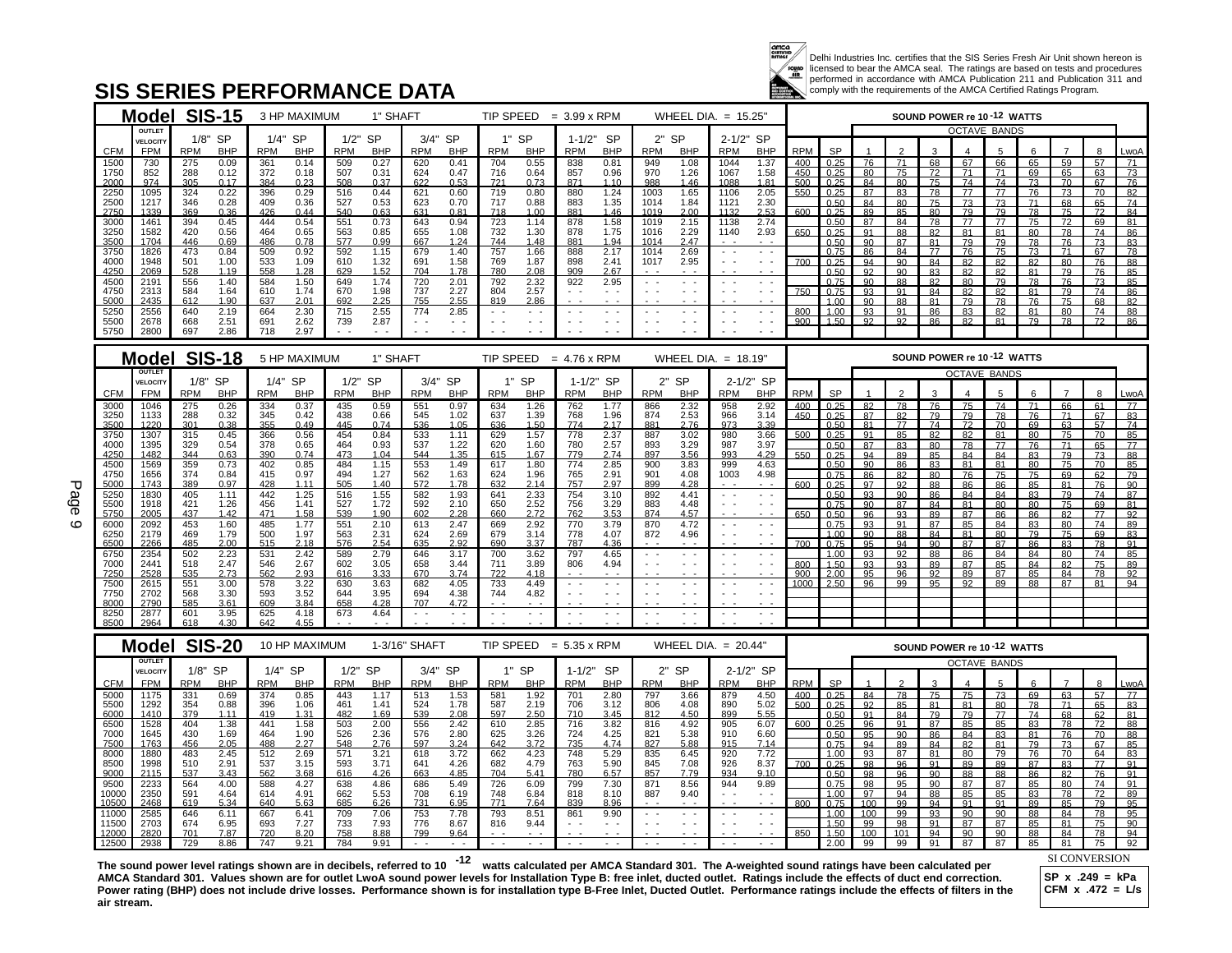|                                            |                                                           | <b>700 SERIES BLOWERS</b>                                                                                                       |                          |                       |                                                                                      |                                             | <b>SUBMITTAL DRAWING</b> |                         |                          |                    |                                         |                                                                                                                                                                                                                                                                                                                                                                                         |              | # SD-7-2    |
|--------------------------------------------|-----------------------------------------------------------|---------------------------------------------------------------------------------------------------------------------------------|--------------------------|-----------------------|--------------------------------------------------------------------------------------|---------------------------------------------|--------------------------|-------------------------|--------------------------|--------------------|-----------------------------------------|-----------------------------------------------------------------------------------------------------------------------------------------------------------------------------------------------------------------------------------------------------------------------------------------------------------------------------------------------------------------------------------------|--------------|-------------|
|                                            | • BALL BEARINGS<br>• INSULATED TOP<br>• LATCHED TOP COVER | • PERMANENT WASHABLE FILTERS<br>• WEATHER RESISTANT ENAMEL PAINT<br>FINISH ON GALVANIZED STEEL<br>• QUIET FORWARD CURVED BLOWER |                          |                       | B<br>C                                                                               | 5/16" HOLES FOR<br><b>FASTENING TO CURB</b> | В<br>$2^{\prime\prime}$  |                         | <b>BOTTOM VIEW</b>       | п                  |                                         | amca<br><b>CERTIFIED</b><br><b>RATINGS</b><br>sound<br>AIR<br>Delhi Industries Inc. certifies that the 700 Series Fresh Air Unit<br>shown hereon is licensed to bear the AMCA seal. The ratings<br>are based on test and procedures performed in accordance with<br>AMCA Publication 211 and Publication 311 and comply with the<br>requirements of the AMCA Certified Ratings Program. |              | 705         |
| <b>DIMENSIONS</b> (inches)<br><b>MODEL</b> |                                                           | B                                                                                                                               | C                        | D                     | E                                                                                    | F                                           | G                        | н                       |                          | <b>FILTERS</b>     | * INSIDE                                | UNIT WT.                                                                                                                                                                                                                                                                                                                                                                                |              |             |
|                                            | A                                                         |                                                                                                                                 |                          |                       |                                                                                      |                                             |                          |                         | J                        |                    | <b>CABINET</b>                          | (LES.)                                                                                                                                                                                                                                                                                                                                                                                  |              |             |
| 709<br>710                                 | $24 - 3/8$                                                | $32 - 3/8$<br>$38 - 1/2$                                                                                                        | $24 - 3/8$<br>$28 - 1/4$ | $10 - 1/4$            | 11-13/16                                                                             | $6 - 9/32$                                  | $7 - 1/16$               | $7 - 1/16$<br>$8 - 1/2$ | $10 - 1/4$<br>$12 - 1/4$ | 4-10x20<br>4-12x24 | 24x24<br>28x28                          | 84<br>108                                                                                                                                                                                                                                                                                                                                                                               |              |             |
| 712                                        | $28 - 3/8$<br>$32 - 3/8$                                  | $42 - 5/8$                                                                                                                      | $31 - 3/8$               | $11 - 3/8$<br>13-7/16 | $13 - 1/8$<br>$15 - 5/8$                                                             | $7 - 5/8$<br>$8 - 3/8$                      | $8 - 1/2$<br>$9 - 15/32$ | $9 - 15/32$             | $16 - 1/2$               | 4x16x25            | 32x32                                   | 150                                                                                                                                                                                                                                                                                                                                                                                     |              |             |
| 715                                        | $32 - 3/8$                                                | $42 - 5/8$                                                                                                                      | $31 - 3/8$               | $15 - 7/8$            | $18 - 5/8$                                                                           | $6 - 7/8$                                   | $6 - 1/4$                | $10 - 1/4$              | $16 - 1/2$               | 4x16x25            | 32x32                                   | 155                                                                                                                                                                                                                                                                                                                                                                                     |              |             |
| 718                                        | $36 - 3/8$                                                | 48-5/16                                                                                                                         | $37 - 1/4$               | $18 - 7/8$            | $21 - 7/8$                                                                           | $7 - 1/4$                                   | 6                        | $11 - 1/2$              | $20 - 3/4$               | 4-20x28-1/2        | 36x36                                   | 245                                                                                                                                                                                                                                                                                                                                                                                     |              |             |
|                                            |                                                           |                                                                                                                                 |                          |                       | * CURB SIZE TO BE SMALLER THAN INSIDE CABINET SIZE TO ALLOW FOR FLASHING AND ROOFING |                                             |                          |                         |                          |                    | NOTE: WT. SHOWN IS LESS MOTOR AND DRIVE |                                                                                                                                                                                                                                                                                                                                                                                         |              |             |
|                                            |                                                           |                                                                                                                                 |                          |                       |                                                                                      |                                             |                          |                         |                          |                    |                                         |                                                                                                                                                                                                                                                                                                                                                                                         |              |             |
|                                            |                                                           |                                                                                                                                 | <b>BLOWER DATA</b>       |                       |                                                                                      |                                             |                          |                         | <b>MOTOR DATA</b>        |                    |                                         | <b>PULLEYS</b>                                                                                                                                                                                                                                                                                                                                                                          |              | <b>BELT</b> |
| FAN#                                       | QTY.                                                      | <b>MODEL</b>                                                                                                                    | <b>CFM</b>               | <b>SP</b>             | <b>HP</b>                                                                            | <b>RPM</b>                                  | HP                       | <b>FRAME</b>            | <b>VOLT</b>              | Ph                 | <b>RPM</b>                              | <b>BLOWER</b>                                                                                                                                                                                                                                                                                                                                                                           | <b>MOTOR</b> |             |
|                                            |                                                           |                                                                                                                                 |                          |                       |                                                                                      |                                             |                          |                         |                          |                    |                                         |                                                                                                                                                                                                                                                                                                                                                                                         |              |             |
|                                            |                                                           |                                                                                                                                 |                          |                       |                                                                                      |                                             |                          |                         |                          |                    |                                         |                                                                                                                                                                                                                                                                                                                                                                                         |              |             |
|                                            |                                                           |                                                                                                                                 |                          |                       |                                                                                      |                                             |                          |                         |                          |                    |                                         |                                                                                                                                                                                                                                                                                                                                                                                         |              |             |
|                                            |                                                           |                                                                                                                                 |                          |                       |                                                                                      |                                             |                          |                         |                          |                    |                                         |                                                                                                                                                                                                                                                                                                                                                                                         |              |             |
|                                            |                                                           |                                                                                                                                 |                          |                       |                                                                                      |                                             |                          |                         |                          |                    |                                         |                                                                                                                                                                                                                                                                                                                                                                                         |              |             |
|                                            |                                                           |                                                                                                                                 |                          |                       |                                                                                      |                                             |                          |                         |                          |                    |                                         |                                                                                                                                                                                                                                                                                                                                                                                         |              |             |
|                                            |                                                           |                                                                                                                                 |                          |                       |                                                                                      |                                             |                          |                         |                          |                    |                                         |                                                                                                                                                                                                                                                                                                                                                                                         |              |             |
| <b>PROJECT NAME:</b>                       |                                                           |                                                                                                                                 |                          |                       | <b>ENGINEER:</b>                                                                     |                                             |                          |                         |                          |                    | <b>DATE SUBMITTED</b>                   |                                                                                                                                                                                                                                                                                                                                                                                         |              |             |
| CONTRACTOR:                                |                                                           |                                                                                                                                 |                          |                       | SUPPLIER:                                                                            |                                             |                          |                         |                          |                    |                                         | <b>DELHI INDUSTRIES INC.</b>                                                                                                                                                                                                                                                                                                                                                            |              |             |

Page 10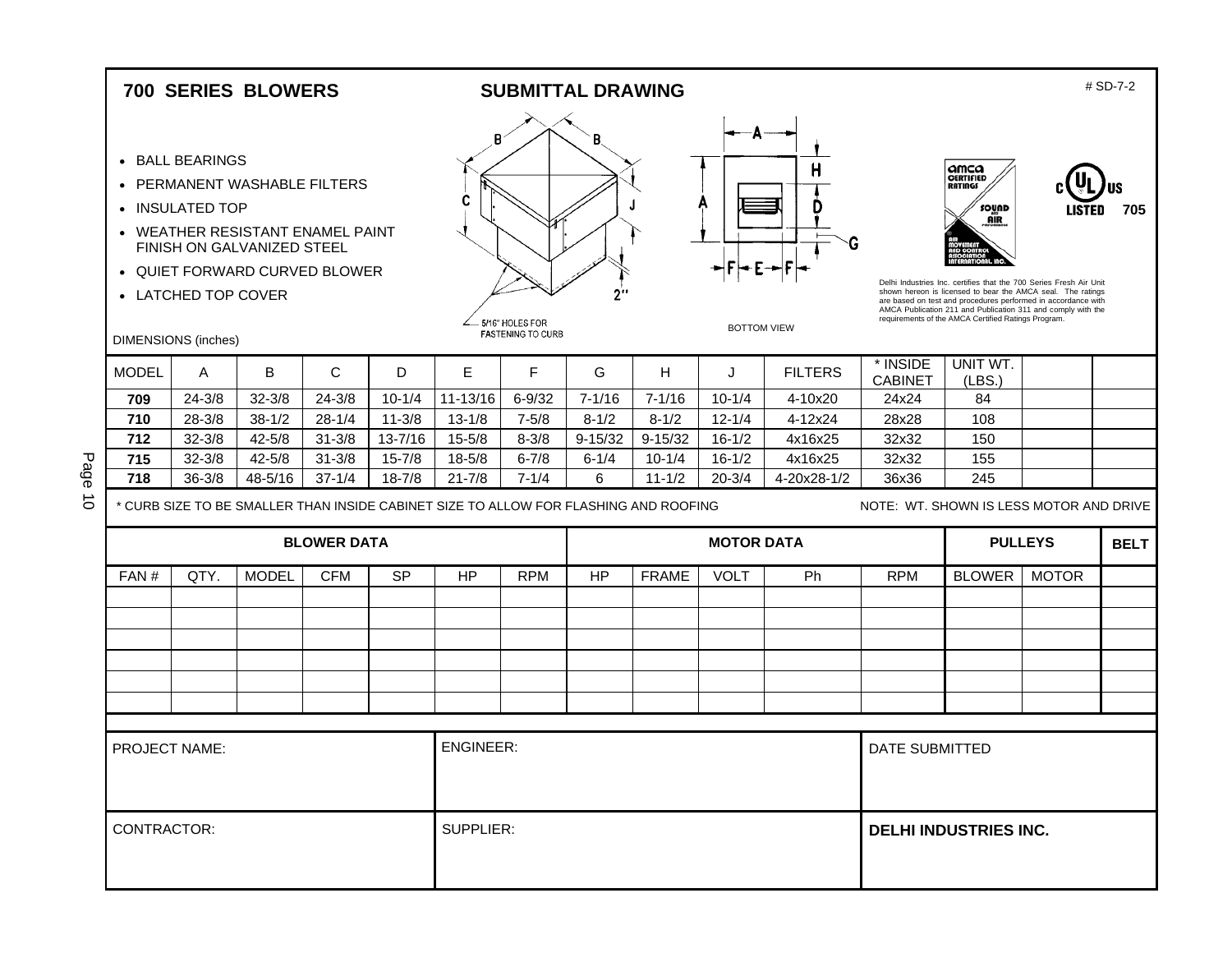#### SIS SERIES BLOWERS SUBMITTAL DRAWING **SUBMITTAL SUBMITTAL SUBMITTAL SUBMITTAL** BRAWING

- BALL BEARINGS
- PERMANENT WASHABLE FILTERS
- WEATHER RESISTANT ENAMEL PAINT FINISH ON GALVANIZED STEEL
- QUIET FORWARD CURVED BLOWER
- LATCHED TOP COVER

DIMENSIONS (inches)

#### B T L M √ 2\* REMOVE CAP FOR FILTER ACCESS 5/16" HOLES FOR **FASTENING TO CURB**





Delhi Industries Inc. certifies that the SIS Series Fresh Air Unit shown hereon is licensed to bear the AMCA seal. The ratings are based on test and procedures performed in accordance with AMCA Publication 211 and Publication 311 and comply with the requirements of the AMCA Certified Ratings Program.

| <b>MODEL</b>  | А          | B          | D           | E            | F           | G          | н           |             | М            |               | <b>FILTER SIZE</b><br>(QTY)                                 | <b>CABINET</b> | * INSIDE UNIT WT.<br>(LES.) |
|---------------|------------|------------|-------------|--------------|-------------|------------|-------------|-------------|--------------|---------------|-------------------------------------------------------------|----------------|-----------------------------|
| <b>SIS-9</b>  | $24 - 3/8$ | $19 - 3/8$ | $10 - 1/4$  | $11 - 13/16$ | $6 - 9/32$  | $7 - 1/16$ | $7 - 1/16$  | $19 - 1/4$  | 16-9/16      | $21 - 1/4$    | $16 \times 24 \times 1(1)$                                  | 24x24          | 70                          |
| <b>SIS-10</b> | $28 - 3/8$ | $21 - 3/8$ | $11 - 3/8$  | $13 - 1/8$   | $7 - 5/8$   | $8 - 1/2$  | $8 - 1/2$   | $20 - 1/2$  | 18-9/16      | $25 - 3/4$    | $15 \times 20 \times 1$ (2)                                 | 28x28          | 87                          |
| <b>SIS-12</b> | $32 - 3/8$ | $24 - 5/8$ | $13 - 7/16$ | $15 - 5/8$   | $8 - 1/16$  | $9 - 3/8$  | $9 - 3/8$   | $25 - 3/8$  | $21 - 9/16$  | $30 - 3/4$    | $20 \times 25 \times 1$ (1) &<br>$16 \times 25 \times 1(1)$ | 32x32          | 117                         |
| <b>SIS-15</b> | $36 - 3/8$ | $28 - 3/8$ | $15 - 7/8$  | $18 - 5/8$   | $8 - 1/2$   | $7 - 3/4$  | $12 - 5/16$ | $31 - 3/16$ | 25-13/16     | $33 - 1/2$    | $20 \times 28 - 1/2 \times 1$ (2)                           | 36x36          | 175                         |
| <b>SIS-18</b> | $36 - 3/8$ | $42 - 1/2$ | $18 - 7/8$  | $21 - 7/8$   | $7 - 1/4$   | 6          | $11 - 1/2$  | $35 - 5/8$  | $32 - 11/16$ | $40 - 1/4$    | 20 x 25 x 1 (2) &<br>$16 \times 25 \times 1$ (2)            | 36x36          | 262                         |
| <b>SIS-20</b> | $44 - 3/8$ | 49         | $24 - 3/4$  | $24 - 3/4$   | $9 - 13/16$ | 14-7/16    | $5 - 3/16$  | $38 - 5/8$  | 35-9/16      | $45 - 1/2$ ** | $20 \times 25 \times 1$ (6)                                 | 44x44          | 497                         |

Page 11

\* CURB SIZE TO BE SMALLER THAN INSIDE CABINET SIZE TO ALLOW FOR FLASHING AND ROOFING \*\* INCLUDES FILTER SECTION.

|                      |      |              | <b>BLOWER DATA</b> |           |                  |            |           |              | <b>MOTOR DATA</b> |    |                              |              | <b>PULLEYS</b> | <b>BELT</b> |
|----------------------|------|--------------|--------------------|-----------|------------------|------------|-----------|--------------|-------------------|----|------------------------------|--------------|----------------|-------------|
| FAN#                 | QTY. | <b>MODEL</b> | <b>CFM</b>         | <b>SP</b> | <b>HP</b>        | <b>RPM</b> | <b>HP</b> | <b>FRAME</b> | <b>VOLT</b>       | Ph | <b>RPM</b>                   | BLOWER MOTOR |                |             |
|                      |      |              |                    |           |                  |            |           |              |                   |    |                              |              |                |             |
|                      |      |              |                    |           |                  |            |           |              |                   |    |                              |              |                |             |
|                      |      |              |                    |           |                  |            |           |              |                   |    |                              |              |                |             |
|                      |      |              |                    |           |                  |            |           |              |                   |    |                              |              |                |             |
|                      |      |              |                    |           |                  |            |           |              |                   |    |                              |              |                |             |
|                      |      |              |                    |           |                  |            |           |              |                   |    |                              |              |                |             |
|                      |      |              |                    |           |                  |            |           |              |                   |    |                              |              |                |             |
| <b>PROJECT NAME:</b> |      |              |                    |           | <b>ENGINEER:</b> |            |           |              |                   |    | DATE SUBMITTED               |              |                |             |
| CONTRACTOR:          |      |              |                    |           | SUPPLIER:        |            |           |              |                   |    | <b>DELHI INDUSTRIES INC.</b> |              |                |             |